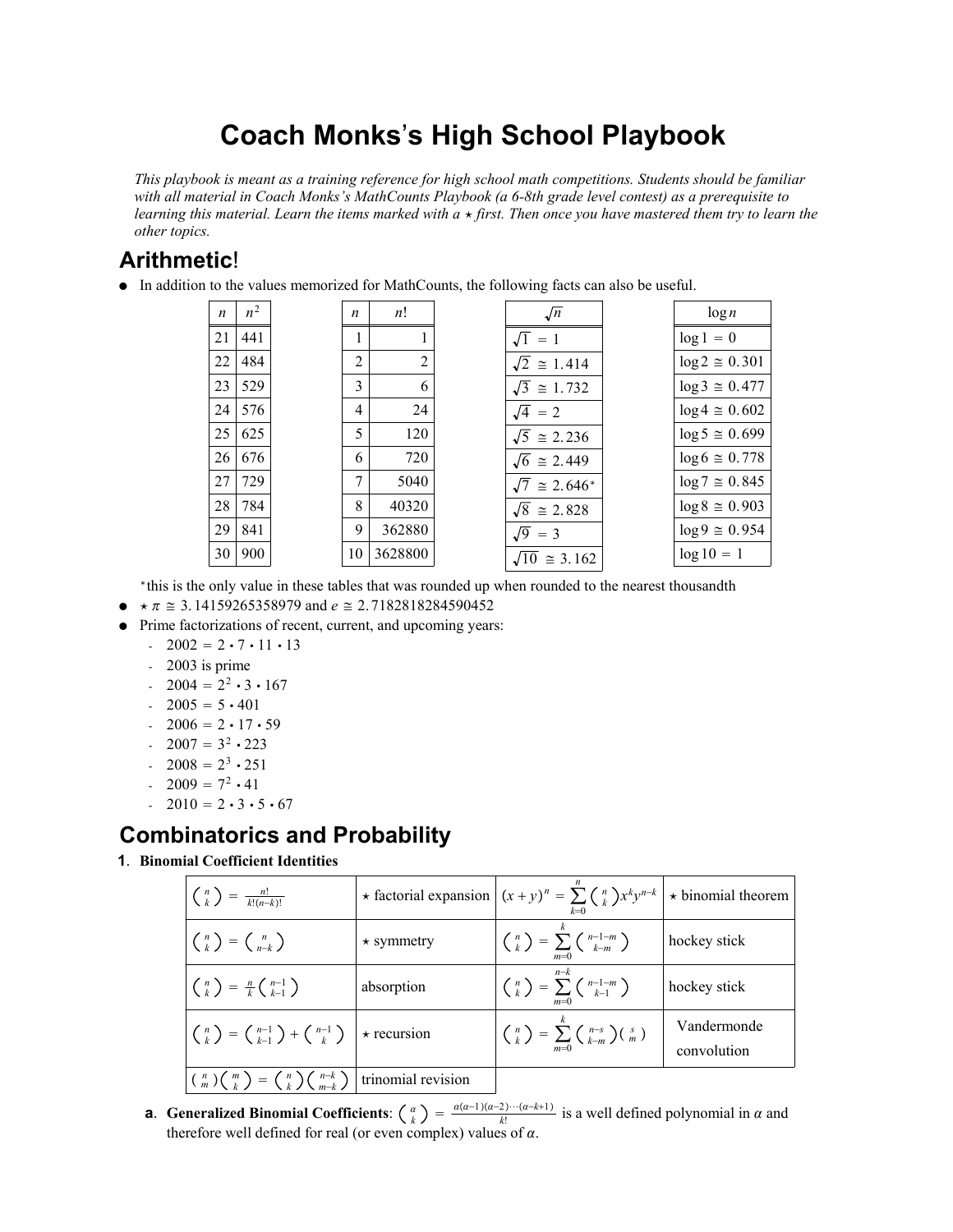- **b**. **Generalized Binomial Theorem**:  $(1 + x)^{\alpha} = \sum_{k=0}^{n}$  $\sum_{k=1}^{\infty}$   $\binom{a}{k}x^k$
- **2**. **\* Multinomial Coefficients**:  $\binom{n}{k_1,k_2,\dots,k_m}$  is the number of ways of putting *n* distinct objects into *m* categories so that the  $i^{\text{th}}$  category contains  $k_i$  objects
	- **a**.  $\binom{n}{k_1,k_2,...,k_m} = \frac{n!}{k_1!k_2!...k_m!}$  where  $k_1 + k_2 + ... + k_m = n$ **b**.  $\binom{n}{k_1,k_2,...,k_m} = \binom{n}{k_1}$ *nk*<sup>1</sup> *k*2  $\binom{n-k_1-k_2}{k_3}$   $\cdots$   $\binom{n-k_1-k_2-\cdots-k_{m-1}}{k_m}$ **c**.  $(x_1 + x_2 + \dots + x_m)^n = \sum_{k_1 + \dots + k_m = n}$  $\binom{n}{k_1,\dots,k_m} x_1^{k_1} x_2^{k_2} \cdots x_m^{k_m}$  (the multinomial theorem)
- **3**. **Catalan Numbers**:  $C_n$  is the number of triangulations of a convex  $(n + 2)$ -gon having no internal vertices.  $C_n$  is also the number of ways to parenthesize  $x_1x_2 \cdots x_n$  completely into binary products.
	- **a**.  $C_n = C_0 C_{n-1} + C_1 C_{n-2} + \dots + C_{n-2} C_1 + C_{n-1} C_0$  for  $n \ge 1$  and  $C_0 = 1$
	- **b**.  $C_n = \frac{1}{n+1} \left( \begin{array}{c} 2n \\ n \end{array} \right)$  for  $n \ge 0$
	- **c**. The first few values are 1, 1, 2, 5, 14, 42, 132, 429, 1430, 4862, ...
- **4**. **Stirling Numbers of the first kind**:  $\begin{bmatrix} n \\ k \end{bmatrix}$  is the number of permutations of a set with *n* elements having exactly *k* distinct cycles.
	- **a**.  $\begin{bmatrix} n \\ 0 \end{bmatrix} = 0$ ,  $\begin{bmatrix} n \\ 1 \end{bmatrix} = (n-1)!$ ,  $\begin{bmatrix} n \\ n-1 \end{bmatrix} = \begin{bmatrix} n \\ 2 \end{bmatrix}$ ,  $\begin{bmatrix} n \\ n \end{bmatrix} = 1$
	- **b**.  $\begin{bmatrix} n \\ k \end{bmatrix} = (n-1) \begin{bmatrix} n-1 \\ k \end{bmatrix} + \begin{bmatrix} n-1 \\ k-1 \end{bmatrix}$  for  $n > 1$  and  $1 < k < n$
	- **c**. The first few values of  $\begin{bmatrix} n \\ k \end{bmatrix}$ :

|   | k |  |  |  |   |   |  |
|---|---|--|--|--|---|---|--|
|   |   |  |  |  | 5 | 6 |  |
|   |   |  |  |  |   |   |  |
|   |   |  |  |  |   |   |  |
|   |   |  |  |  |   |   |  |
|   |   |  |  |  |   |   |  |
| n |   |  |  |  |   |   |  |
|   |   |  |  |  |   |   |  |
|   |   |  |  |  |   |   |  |

- **5**. **Stirling Numbers of the second kind**:  $\begin{Bmatrix} n \\ k \end{Bmatrix}$  is the number of partitions of a set with *n* elements into *k* non-empty subsets.
	- **a**.  $\{n \atop 1}\} = 1, \qquad \{n \atop 2}\} = 2^{n-1} 1, \qquad \{n \atop n-1}\} = \{n \atop 2}\}, \qquad \{n \atop n}\} = 1$
	- **b**.  $\begin{cases} n \\ k \end{cases} = \begin{cases} n-1 \\ k-1 \end{cases} + k \begin{cases} n-1 \\ k \end{cases}$  for  $n > 1$  and  $1 < k < n$
	- **c**. The first few values of  $\left\{ \begin{array}{c} n \\ k \end{array} \right\}$ :

**d**.  $\left\{ \begin{array}{c} n \\ k \end{array} \right\} = \frac{1}{k!} \sum_{i=0}$ 

*k* 12 3 4 5 6 78 1 1 21 1 31 3 1 41 7 6 1 *n* 5 1 15 25 10 1 6 1 31 90 65 15 1 7 1 63 301 350 140 21 1 8 1 127 966 1701 1050 266 28 1 *k* 1 *i n <sup>k</sup> <sup>k</sup> <sup>i</sup><sup>n</sup>*

**6**. **Partition Formula**: Let  $P(n, k)$  = the number of partitions of *n* having largest summand *k*. Then

2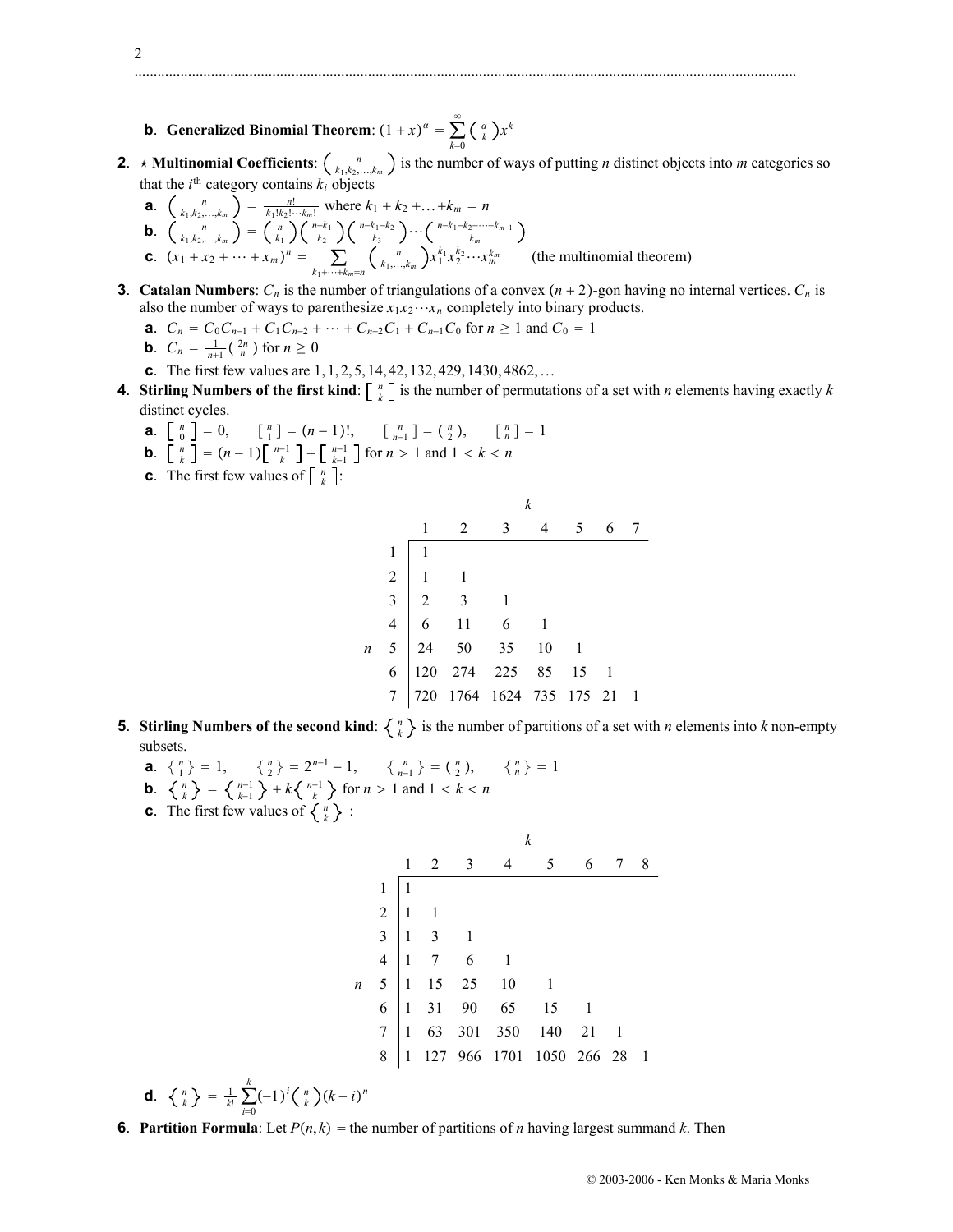$P(n, 1) = P(n, n) = 1$  and

$$
P(n,k) = P(n-k,k) + P(n-1,k-1)
$$

.............................................................................................................................................................................

This recursion produces the Pascal-like triangle:

- *k* 12 3 4 5 6 7 8 9 1 1  $2 \mid 1 \mid 1$  $3 \mid 1 \mid 1 \mid 1$  $4 \mid 1 \quad 2 \quad 1 \quad 1$ *n* 5 12 2 1 1 6 13 3 2 1 1  $7$  1 3 4 3 2 1 1 8 14 5 5 3 2 1 1 9 14 7 6 5 3 2 1 1
- **7**. **\* Pigeonhole Principle**: If you have *n* pigeons in *k* holes some hole contains at least  $\left\lceil \frac{n}{k} \right\rceil$  pigeons and some hole contains at most  $\left\lfloor \frac{n}{k} \right\rfloor$  pigeons.
- **8**.  $\star$  **Inclusion-Exclusion Principle**: Given finite sets  $A_1, A_2, ..., A_n$  and let  $S_1 = \sum_i |A_i|$ ,

$$
S_2 = \sum_{i \le j} |A_i \cap A_j|, \dots, S_n = |A_1 \cap A_2 \cap \dots \cap A_n|. \text{ Then}
$$
  

$$
|A_1 \cup A_2 \cup \dots \cup A_n| = S_1 - S_2 + S_3 - S_4 + \dots + (-1)^{n+1} S_n
$$

**9.** 
$$
\star
$$
 **Expected Value**: Given a sample space S and a function  $f : S \to \mathbb{R}$  the expected value of f on this sample space is  $\sum P(x) f(x)$  where  $P(x)$  is the probability of x.

- is  $\sum_{x \in S} P(x) f(x)$  where  $P(x)$  is the probability of *x*. **10**. **Van der Waerden**'**s Theorem**: Let *n* and *k* be positive integers. Then there exists a positive integer *N* such that
- if the numbers 1, 2,...,*N* are colored in *k* colors, one color always contains an arithmetic progression of length *n*.

# **Graph Theory**

- **1.**  $\star$  **Euler paths**: traverse every edge in a graph exactly once.
	- **a**. A connected graph has an Euler path if and only if the number of odd degree vertices is zero or two. If it is zero then the path is a cycle, and if it is two the path must begin and end at the odd degree vertices.
- **2**. A **simple** graph has no edges from a node to itself.
- **3**. ★ **Hamiltonian paths**: traverse every vertex in a graph exactly once.
	- **a**. **Dirac**'**s Theorem**: If every vertex in a simple graph with *v* vertices has degree at least *v*/2 then the graph has a Hamiltonian cycle.
	- **b.** Ore's Theorem: A simple graph with *n* nodes has an Hamiltonian cycle if whenever two nodes are not connected by an edge the sum of their degrees is at least *n*.
- **4**. **Ramsey's Theorem**: Let  $N(a, b)$  be the smallest number such that any group of  $N(a, b)$  people must contain either *a* mutual friends or *b* mutual strangers.
	- **a**.  $N(a,b) = N(b,a)$
	- **b**.  $N(a, 2) = a$
	- **c**.  $N(a,b) \leq N(a-1,b) + N(a,b-1)$
- **5**. **Turán**'s **Theorem**: Let *G* be a graph with *n* nodes which contains no complete subgraph of *k* nodes. Let  $t(n, k)$  be the maximum number of edges of such a graph. Then

$$
t(n,k) \leq \left(\frac{k-2}{k-1}\right) \frac{n^2}{2}
$$

**a**. The graph having  $t(n, k)$  edges, *n* nodes, and no complete *k*-subgraph is the complete  $(k - 1)$ -partite graph which has the most evenly divided arrangement of nodes, i.e. in which the numbers of nodes each pair of the  $k-1$  groups differ by at most 1.

# **Sequences and Series**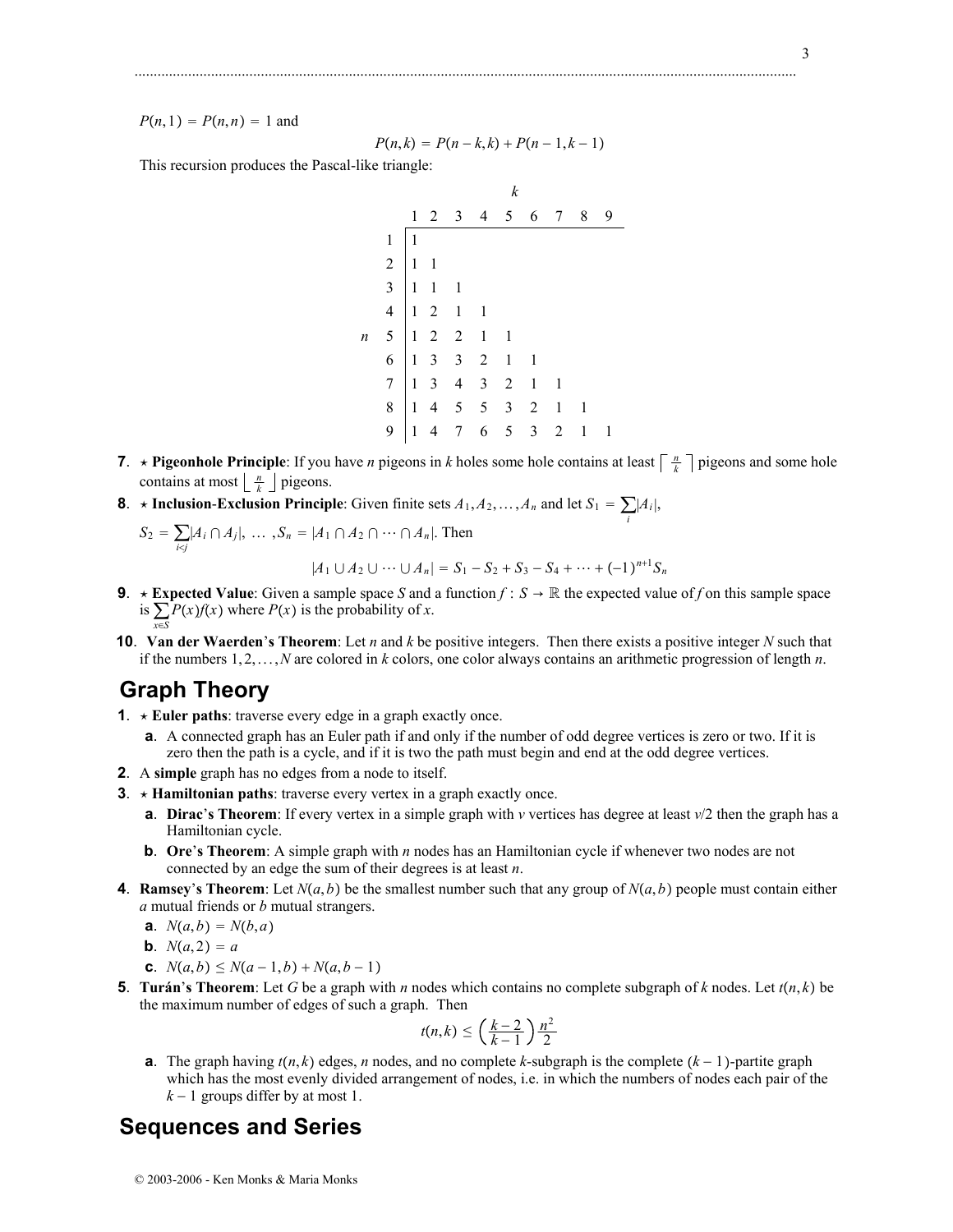- **1.**  $\star$  Some Sums
	- **a**.  $1^2 + 2^2 + 3^2 + \ldots + (n-1)^2 + n^2 = \frac{n(n+1)(2n+1)}{6}$
	- **b**.  $1^3 + 2^3 + 3^3 + \ldots + (n-1)^3 + n^3 = \left(\frac{n(n+1)}{2}\right)$
	- **c**.  $1 \cdot 1! + 2 \cdot 2! + 3 \cdot 3! + 4 \cdot 4! + \dots + k \cdot k! = (k+1)! 1$
- **2**. **Infinite geometric series**:

$$
1 + r + r^2 + r^3 + \dots = \frac{1}{1 - r} \quad \text{for } -1 < r < 1
$$

Many other useful series can be derived from this by substitution, differentiation, etc.

**3**. **Generating Functions**: Let  $a_0, a_1, a_2, \ldots$  be a sequence of numbers. The generating function for this sequence is

.............................................................................................................................................................................

- $f(x) = \sum_{n=0}^{\infty} a_n x^n$ . It can be used to solve recurrences explicitly. Variations such as  $\sum_{n=0}^{\infty} \frac{a_n}{n!} x^n$  are sometimes useful.  $n=0$ *n*=0
	- **a**. **Properties**:
		- **i**. Addition and multiplication of generating functions are commutative and associative.

2

- **ii**. The constant functions 0 and 1 are additive and multiplicative identities, respectively.
- **iii**. Every generating function has an additive inverse.

**iv**. A generating function  $A(x) = \sum_{n=1}^{\infty}$ *n*=0  $\sum_{n=1}^{\infty} a_n x^n$  has a multiplicative inverse  $B(x) = \sum_{n=1}^{\infty}$ *n*=0  $\sum b_n x^n$  if and only if  $a_0 \neq 0$ . In this case,  $B(x)$  is given by the recursion  $b_0 = \frac{1}{a_0}$  and  $b_k = \frac{-1}{a_0}$ *k*  $\sum a_i b_{k-i}$ .

#### *i*=1 **b**. Manipulating ordinary generating functions: Let  $A(x) = \sum_{n=1}^{\infty} A(n)$  $n=0$  $\sum_{n=1}^{\infty} a_n x^n$  and  $B(x) = \sum_{n=1}^{\infty}$ *n*=0  $\sum b_n x^n$

**i**.  $A(x) = B(x)$  if and only if  $a_n = b_n$  for all *n*.

**ii.** 
$$
\frac{A(x)}{(1-x)} = \sum_{n=0}^{\infty} \left(\sum_{k=0}^{n} a_k\right) x^n
$$
  
\n**iii.**  $A(x)B(x) = \sum_{n=0}^{\infty} \left(\sum_{k=0}^{n} a_k b_{n-k}\right) x^n$   
\n**iv.**  $xA'(x) = \sum_{n=0}^{\infty} n a_n x^n$   
\n**v.**  $A(x) = C + \sum_{n=1}^{\infty} \frac{a_{n-1}}{n} x^n$ 

**c**. Manipulating exponential generating functions: Let  $A(x) = \sum^{\infty}$ *n*=0  $\sum_{n=1}^{\infty} \frac{a_n}{n!} x^n$  and  $B(x) = \sum_{n=1}^{\infty}$  $n=0$  $\sum \frac{b_n}{n!}x^n$ 

**i.** 
$$
A(x)B(x) = \sum_{n=0}^{\infty} \left( \sum_{k=0}^{\infty} {n \choose k} \frac{a_k b_{n-k}}{n!} \right) x^n
$$
  
\n**ii.**  $A'(x) = \sum_{n=0}^{\infty} \frac{a_{n+1}}{n!} x^n$ 

# **Number Theory**

#### **Distribution of Primes**

- **1**. **The Prime Number Theorem**: The approximate number of primes less than or equal to a positive integer *x* converges to  $\frac{x}{\ln x}$  as  $x \to \infty$ .
- **2**. **Bertrand**'s **Postulate**: For any  $n > 1$ , there is always at least one prime between *n* and 2*n*.
- **3**. **Dirichlet**'s Theorem: For any relatively prime natural numbers *a*, *b*, the arithmetic sequence  $a, a + b, a + 2b, \ldots$ contains infinitely many primes.

#### **Continued Fractions**

**1**. **Continued Fraction Representation**: Every rational number *q* can be represented uniquely by the sequences  $\langle a_0, a_1, \ldots, a_n \rangle$  and  $\langle a_0, a_1, \ldots, a_n - 1, 1 \rangle$  where

$$
q = a_0 + \frac{1}{a_1 + \frac{1}{a_2 + \dotsb}}
$$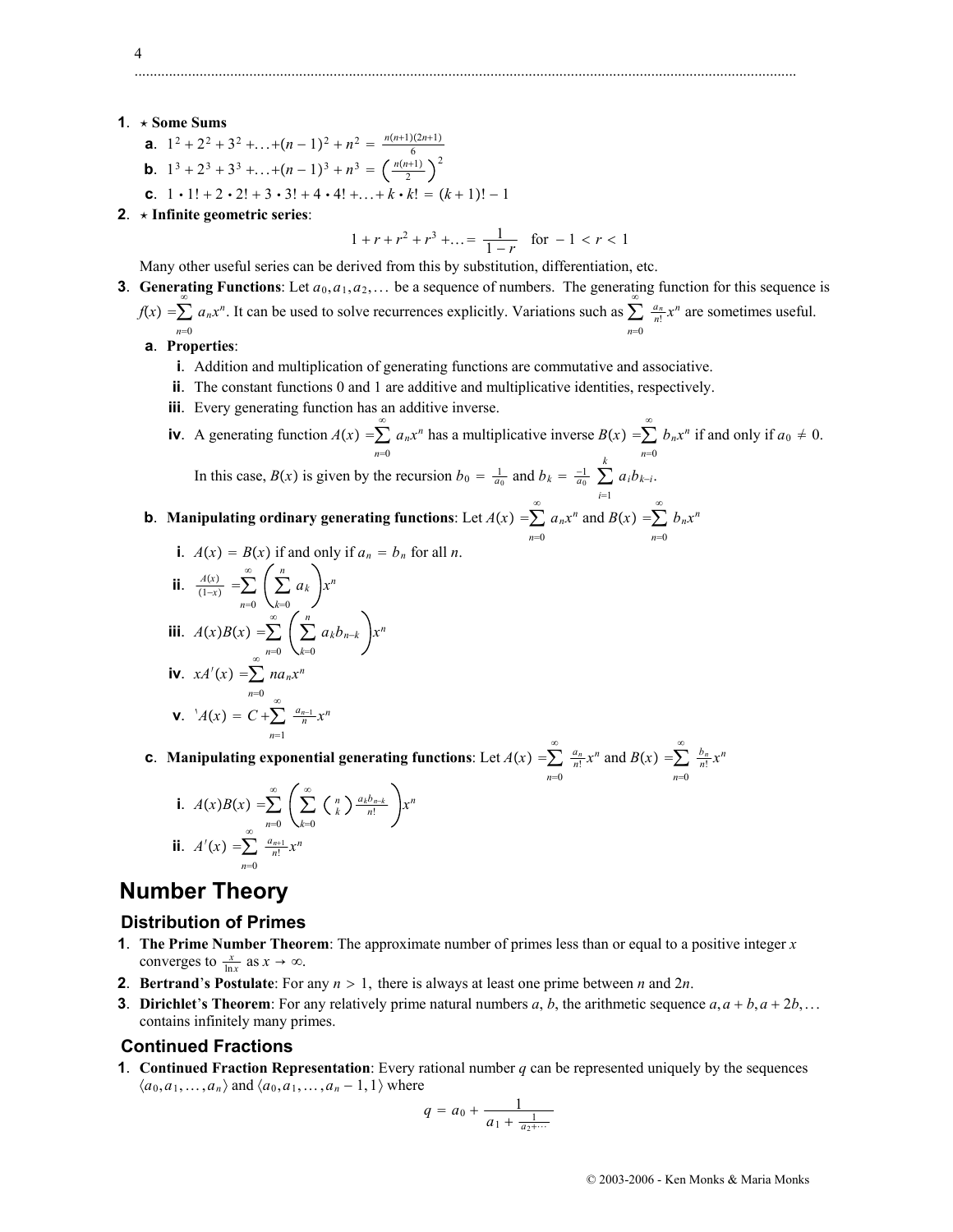and  $a_0 = |q|$  and the  $a_i$  are positive integers determined by converting the reciprocal of the remainder to a mixed number iteratively. Irrational numbers have a unique infinite representation of this form.

**2**. **Self-similar expressions**: Let  $X = \frac{r}{s + \frac{r}{s + \frac{r}{s + \dots}}}$ . Then  $X = \frac{r}{s+X}$  which can be solved for *X*.

# **Diophantine Equations**

- **1**.  $\star$  **Linear Equations**: For integers  $a_1, \ldots, a_n, c$ , the equation  $a_1x_1 + \ldots + a_nx_n = c$  has integer solutions if and only if gcd*a*1,...,*an c*. (*See also: GCDst Theorem in Number Theory - Modular Arithmetic - Other Applications - #1b below*)
- **2**. **Sums of Squares**
	- **a**. For any integer *n*, the equation  $x^2 + y^2 = n$  has integer solutions iff any prime factor of *n* that is congruent to 3 (mod 4) occurs to an even power in the prime factorization of  $n$ .
	- **b**. An odd prime *p* can be written as the sum of two squares iff  $p \equiv 1 \pmod{4}$
	- **c**. A positive integer *n* can be written as the sum of three squares iff *n* cannot be written in the form  $(8k + 7)4^m$ for any nonnegative integers *k*,*m*.
	- **d**. All positive integers can be written as the sum of four squares.
- **3**. **Pell**'**s Equation**: For any non-square positive integer *D*, the equation  $x^2 Dy^2 = 1$  has infinitely many integer solutions, each of which is of the form  $(\pm x_n, \pm y_n)$  given by

$$
x_n + y_n \sqrt{D} = \left(x_1 + y_1 \sqrt{D}\right)^n
$$

where  $(x_1, y_1)$  is the solution with  $x_1, y_1 \ge 0$  and  $y_1$  minimal, and *n* is a nonnegative integer.

# **Modular Arithmetic**

#### **Euler**'s  $\phi$  **Function** (A.K.A. **Euler**'s totient function)

- $\star$  Let  $\phi(n)$  = the number of positive integers less than the positive integer  $n > 1$  which are relatively prime to *n*.
- **1**.  $\star \phi(p^k) = p^{k-1}(p-1)$
- **2**.  $\star \phi(ab) = \phi(a) \cdot \phi(b)$  for relatively prime *a*,*b*.
- **3**. **\* Euler's Theorem**: Let *a*, *n* be relatively prime integers with  $n > 1$ . Then  $a^{\phi(n)} \equiv 1 \pmod{n}$ .
- **4**. **\*** Fermat's Little Theorem: For any nonzero integer *a* and positive prime *p*,  $a^{p-1} \equiv 1 \pmod{p}$  and  $a^p \equiv a \pmod{p}$ .
- **5**. Order: If  $gcd(a, n) = 1$  then the order of *a* modulo *n* is the smallest positive integer *k* such that  $a^k \equiv 1$ . It has the *n*

following properties:

**a**. *k* divides  $\phi(n)$ 

- **b**.  $a^i \equiv a^j$  if and only if  $i \equiv j$
- **6**. **Primitive roots**: If the order of *a* modulo *n* is  $\phi(a)$  then *a* is called a primitive root of *n*. It has the following properties:
	- **a**. if *b* is relatively prime to *n* then  $b = a^k$  for some *k*
	- **b**. *n* has a primitive root if and only if  $n = 2, 4, p^k$ , or  $2p^k$  for some odd prime *p* and  $k > 0$ .

### **Other applications**

- **1**. **GCD**: Let  $d = \gcd(a, b)$ .
	- **a**. **\*** Euclidean Algorithm: For all  $a, b, \gcd(a, b) = \gcd(b, a \mod b)$ . Iterating this formula computes  $\gcd(a, b)$ by reducing it to  $gcd(d, 0)$ .
	- **b**.  $\star$  **GCDst Theorem**: For all  $a, b \in \mathbb{Z}$  there exists integers *s*, *t* such that  $gcd(a, b) = sa + tb$ . One such pair  $(s, t)$ can be found by the Euclidean algorithm as follows:

| $S_i a + t_i b$ | S i            | t i              |
|-----------------|----------------|------------------|
| $a_0 = a$       | 1              | 0                |
| $a_1 = b$       | 0              | 1                |
| $a_2$           | S <sub>2</sub> | $t_2$            |
| $a_3$           | $S_3$          | t٦               |
| : .             | H.             | ÷.               |
| gcd(a, b)       | S              | $\boldsymbol{t}$ |

where  $a_i = a_{i-2} \mod a_{i-1}$ ,  $s_i = s_{i-2} - \lfloor a_{i-2}/a_{i-1} \rfloor s_{i-1}$ , and  $t_i = t_{i-2} - \lfloor a_{i-2}/a_{i-1} \rfloor t_{i-1}$ . The pair  $(S, T)$  is a solution of  $Sa + Tb = d$  if and only if  $(S, T) = (s - \frac{b}{d}k, t + \frac{a}{d}k)$  for some  $k \in \mathbb{Z}$ . (A common situation is when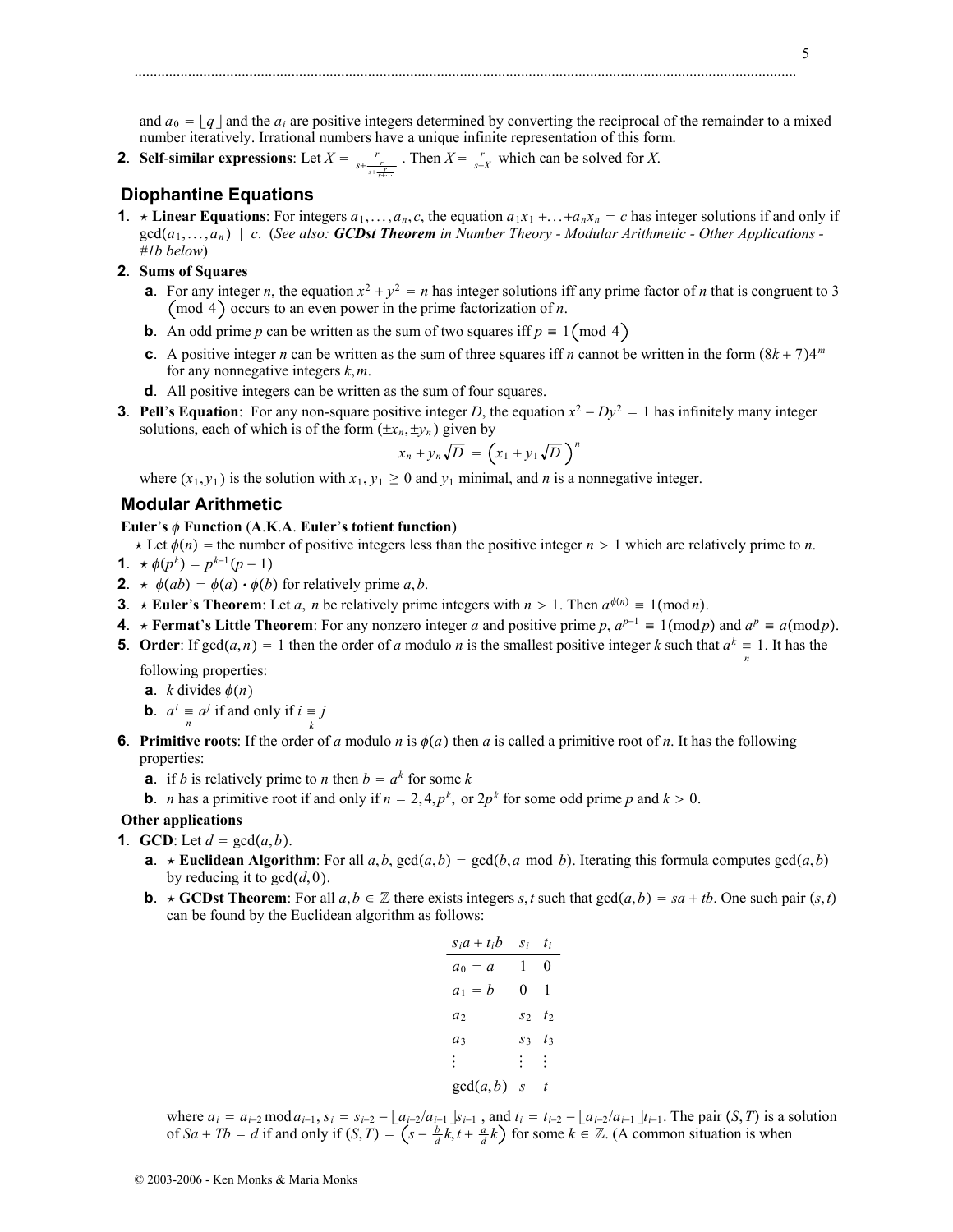$d = 1$ ).

**2**. **\*** Base Conversion: To convert a whole number *n* to a base *b* let  $f(x) = \frac{x - (x \mod b)}{b}$ . Then *n*,  $f(n)$ ,  $f(f(n))$ ... taken mod *b*, are the digits of *n* in base *b* in reverse order.

.............................................................................................................................................................................

**3**.  $\star$  **Chinese Remainder Theorem**: If  $b_0, b_1, \ldots, b_n$  are pairwise relatively prime and  $B = b_0 b_1 \cdots b_n$  then the system of congruences:

$$
x \equiv a_0, x \equiv a_1, \ldots, x \equiv a_n
$$
  

$$
b_0
$$

has unique solution mod *B* :

$$
\sum_{i=0}^n a_i u_i \left(\frac{B}{b_i}\right)
$$

where  $u_i \equiv \left(\frac{B}{b_i}\right)$  $\overline{a}$ <sup>1</sup>

- **4**. **Wilson's Theorem**: For any integer *n* greater than one, *n* is prime if and only if  $(n-1)! = -1$ .
- **5**. **Wolstenholme**'s Theorem: For any prime  $p \ge 5$  and any nonnegative integers *a* and *b*,  $p^3 \mid {np \choose bp} {a \choose b}$ .
- **6**. **Roots of Unity mod**  $p^n$ : Let  $p$  be an odd prime,  $n \in \mathbb{Z}^+$ . Then  $x^p \equiv 1 \pmod{p^n}$  iff  $x \equiv 1 \pmod{p^{n-1}}$ .
- **7. Quadratic Reciprocity**: In the following let *p* be an odd prime and  $gcd(a, p) = gcd(b, p) = 1$ .
	- **a**. **Quadratic residue**: *a* is a quadratic residue mod *p* if and only if there is an integer *x* such that  $x^2 = a$ 
		- **b**. **Legendre Symbol**: of *a* on *p* is  $\left(\frac{a}{p}\right) = \begin{cases} 1 & \text{if } a \text{ is a quadratic residue mod } p \\ -1 & \text{otherwise} \end{cases}$ .

$$
\bullet \qquad (a) \qquad (b,1)/2
$$

- **c**. **Euler**'**s Criterion**:  $\left(\frac{a}{p}\right) \equiv a^{(p-1)/2}$
- **d**. **Properties of the Legendre symbol**:

i. if 
$$
a = b
$$
 then  $\left(\frac{a}{p}\right) = \left(\frac{b}{p}\right)$   
\nii.  $\left(\frac{a^{\frac{b}{p}}}{p}\right) = 1$   
\niii.  $\left(\frac{ab}{p}\right) = \left(\frac{a}{p}\right)\left(\frac{b}{p}\right)$   
\niv.  $\left(\frac{1}{p}\right) = 1$  and  $\left(\frac{-1}{p}\right) = (-1)^{(p-1)/2}$   
\nv.  $\left(\frac{2}{p}\right) = \begin{cases} 1 & \text{if } p = 1 \text{ or } p = -1 \\ -1 & \text{otherwise} \end{cases}$ 

**e**. **Law of Quadratic Reciprocity**: If *p*,*q* are distinct odd primes then

$$
\left(\frac{p}{q}\right) = (-1)^{\frac{p-1}{2}\frac{q-1}{2}} \left(\frac{q}{p}\right)
$$
  
**i.** Corollary: 
$$
\left(\frac{p}{q}\right) = \begin{cases} \left(\frac{q}{p}\right) & \text{if } p = 1 \text{ or } q = 1\\ \left(-\frac{q}{p}\right) & \text{if } p = q = 3\\ \frac{q}{q} & \text{if } p = 4\\ \frac{q}{q} & \text{if } p = 3 \end{cases}
$$

# **Algebra**

# **Basics**

- **1**. **Absolute value**:
	- **a**.  $\star$  **Geometric interpretation**: |*x*| is the distance *x* is from the origin.

**b.** 
$$
\star
$$
 Algebraic interpretation:  $|x| = \begin{cases} x & \text{if } x \ge 0 \\ -x & \text{if } x < 0 \end{cases}$ .

$$
c. \ \star \ \sqrt{x^2} \ = |x|
$$

**2.**  $\star$  **Adding Proportions**: Let *a*, *b*, *x*, *y*, *r* be real numbers. Then

$$
\frac{x}{y} = \frac{a}{b} = r \Rightarrow \frac{x-a}{y-b} = \frac{x+a}{y+b} = r
$$

- **3**. **Useful Factorizations**:
	- **a**. For any positive integer *n*,  $(x^n y^n) = (x y)(x^{n-1} + x^{n-2}y + x^{n-2}y^2 + \dots + xy^{n-2} + y^{n-1})$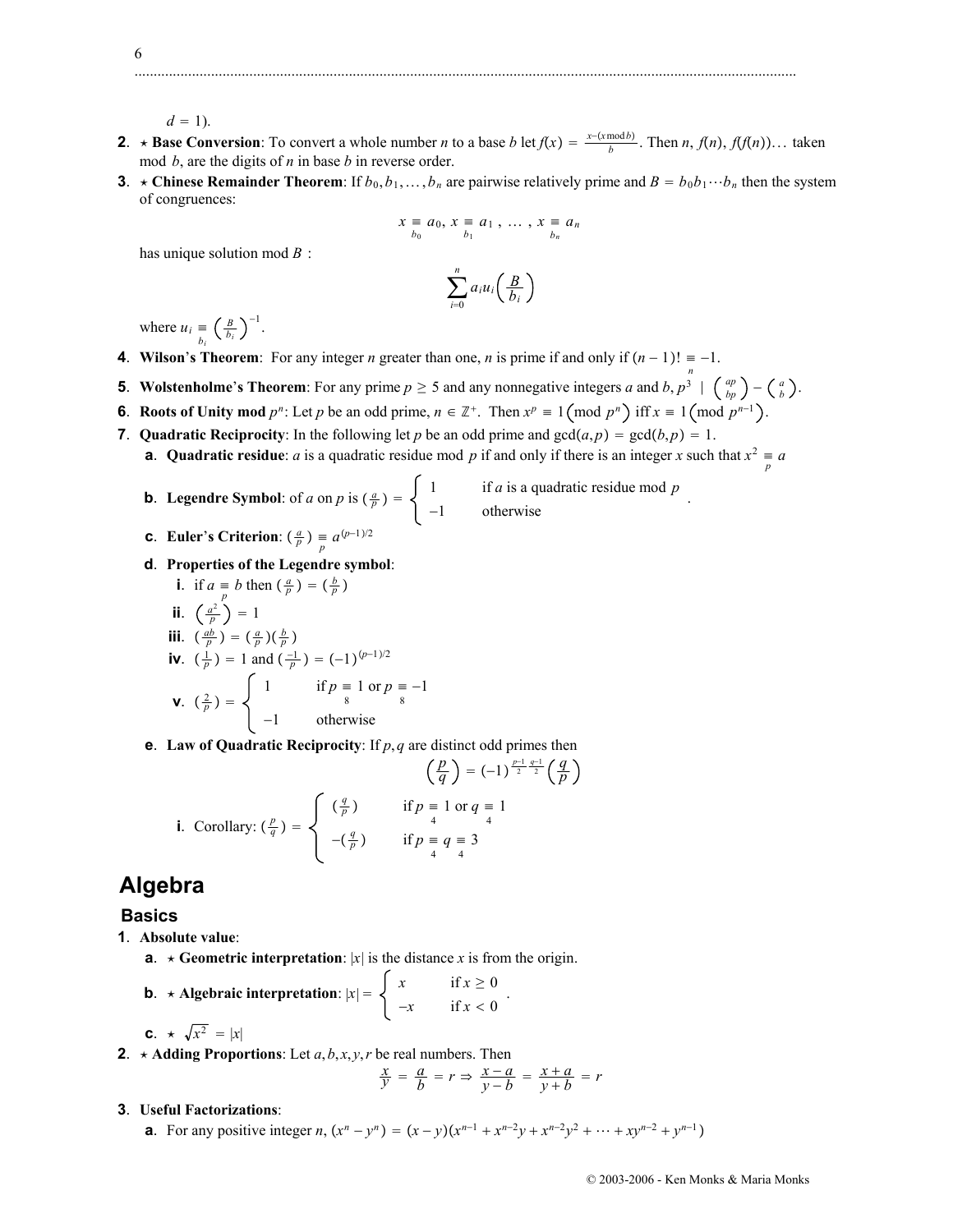- **b**. For odd positive integers *n*,  $(x^n + y^n) = (x + y)(x^{n-1} x^{n-2}y + x^{n-2}y^2 + \dots + (-1)^{n-1}y^{n-1}$
- **c**.  $(a^2 + b^2)(c^2 + d^2) = (ac bd)^2 + (ad + bc)^2 = (ac + bd)^2 + (ad bc)^2$
- Thus the product of two sums of squares is a sum of squares.
- **d**.  $x^4 + 4y^4 = (x^2 + 2xy + 2y^2)(x^2 2xy + 2y^2)$ 
	- This partially alleviates the problem of not being able to factor sums of squares.
- **4**. **Simplifying Nested Radicals**: It is sometimes possible to simplify nested radicals with the *denesting equation*

$$
\sqrt{X \pm Y} = \sqrt{\frac{X + \sqrt{X^2 - Y^2}}{2}} \pm \sqrt{\frac{X - \sqrt{X^2 - Y^2}}{2}}
$$

### **Number systems**

**1**. **Fields**:  $\mathbb{Q}, \mathbb{R}, \mathbb{C}$  and  $\mathbb{Z}_p$  for a prime p are all examples of fields. These sets with their usual operations of  $+, \times$  satisfy the properties:  $+$ ,  $\times$  are commutative and associative,  $+$  is distributive over  $\times$ , there is an additive and multiplicative identity, every element has an additive inverse and every nonzero element has a multiplicative inverse.

# **Linear Algebra**

- **1**. **\*** Vectors: a real vector is finite sequence of real numbers denoted  $(a_1, a_2, \ldots, a_n)$ . The set of all such vectors is denoted R*<sup>n</sup>*.
	- **a**.  $\star$  Vector addition:  $(a_1, a_2, ..., a_n) + (b_1, b_2, ..., b_n) = (a_1 + b_1, a_2 + b_2, ..., a_n + b_n)$
	- **b**.  $\star$  **Scalar multiplication**: If *r* is a real number then  $r(a_1, a_2, \ldots, a_n) = (ra_1, ra_2, \ldots, ra_n)$
	- **c**.  $\star$  Dot Product:  $(a_1, a_2, ..., a_n) \cdot (b_1, b_2, ..., b_n) = a_1b_1 + a_2b_2 + ... + a_nb_n$

**d.** 
$$
\star
$$
 Cross Product:  $(a_1, a_2, a_3) \times (b_1, b_2, b_3) = (e, f, g)$  where  $e = \det \begin{bmatrix} a_2 & a_3 \ b_2 & b_3 \end{bmatrix}$ ,  $f = -\det \begin{bmatrix} a_1 & a_3 \ b_1 & b_3 \end{bmatrix}$ ,

and  $g = \det \begin{vmatrix} a_1 & a_2 \\ a_1 & a_2 \end{vmatrix}$ *b*<sup>1</sup> *b*<sup>2</sup> .

- **e**. (*See also: Analytic Geometry below*)
- **2.**  $\star$  **Matrix**: An array *M* consisting of *m* rows and *n* columns of complex numbers is called an  $m \times n$  matrix. The entry in the *i*<sup>th</sup> row and *j*<sup>th</sup> column is denoted  $M\langle i,j \rangle$
- **3**.  $\star$  **Matrix multiplication**: If *M* is an *m*  $\times$  *n* matrix and *N* is an *n*  $\times$  *p* matrix the *MN* is the *m*  $\times$  *p* matrix such that *MN* $\langle i,j \rangle$  is the dot product of the *i*<sup>th</sup> row of *M* with the *j*<sup>th</sup> column of *N*.

**4.** 
$$
\star
$$
 Determinant: det  $\begin{bmatrix} a & b \\ c & d \end{bmatrix} = ad - bc$  and  
det  $\begin{bmatrix} a & b & c \\ d & e & f \\ g & h & i \end{bmatrix} = a \text{det} \begin{bmatrix} e & f \\ h & i \end{bmatrix} - b \text{det} \begin{bmatrix} d & f \\ g & i \end{bmatrix} + c \text{det} \begin{bmatrix} d & e \\ g & h \end{bmatrix}$   
=  $aei + bfg + cdh - afh - bdi - ceg$ 

**5**. **\* Identity matrix**: is an *nxn* matrix  $I_n$  having  $I_n\langle i,j \rangle = \begin{cases} 1 & \text{if } i = j \\ 0 & \text{otherwise} \end{cases}$ . For any  $n \times n$  matrix M we have

 $MI_n = I_n M = M$ .

**6**. **\*** Inverse matrix: Two  $n \times n$  matrices *M*, *N* are inverses if and only if  $MN = NM = I_n$ . A matrix *M* has an inverse if and only if  $det(M) \neq 0$ .

**a.** Inverse of a 2 × 2 Matrix: Let 
$$
A = \begin{bmatrix} a & b \\ c & d \end{bmatrix}
$$
. Then  

$$
A^{-1} = \frac{1}{\det(A)} \begin{bmatrix} d & -b \\ -c & a \end{bmatrix}
$$

**7.**  $\star$  **Systems of linear equations**: the system

T.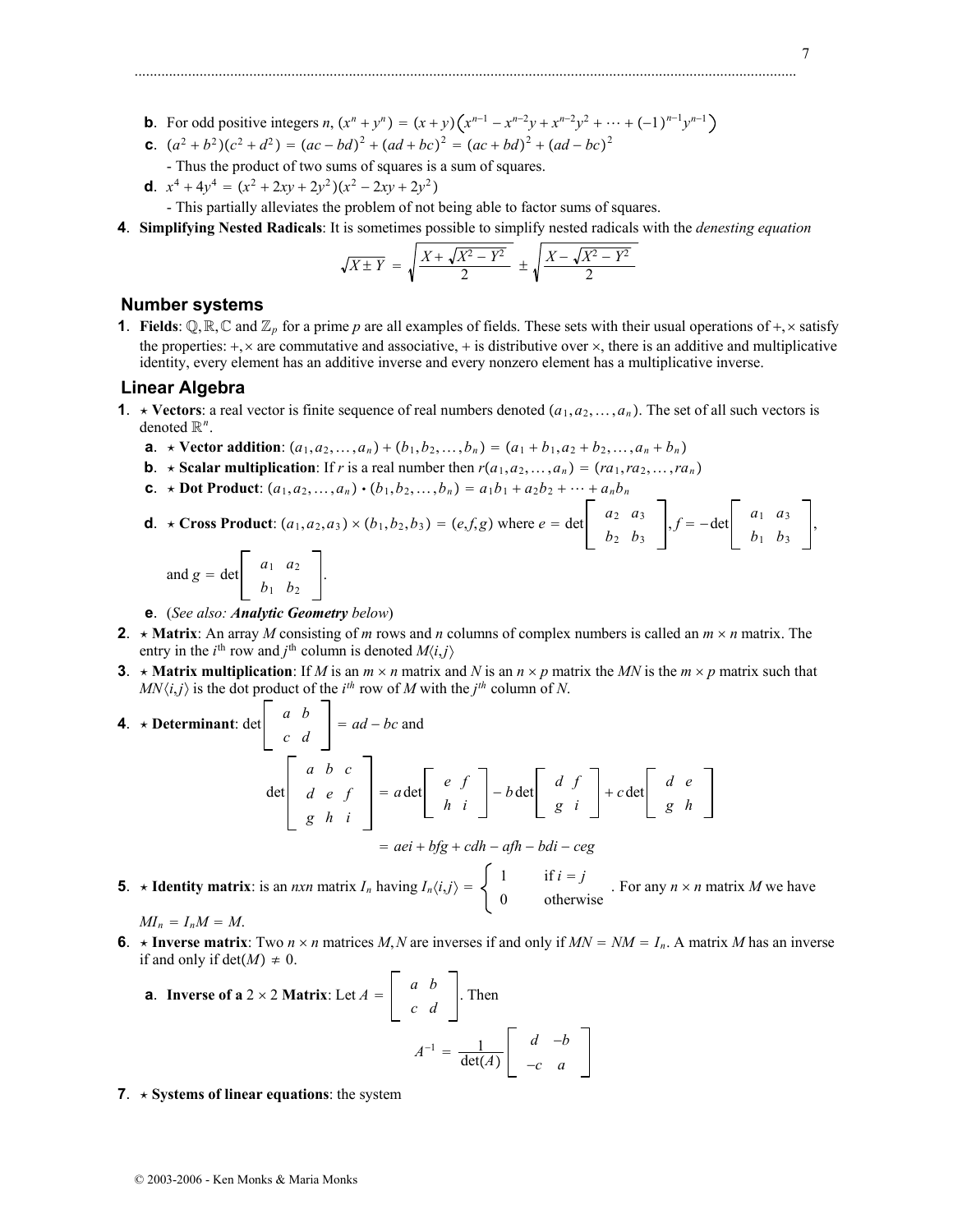$$
a_1x + b_1y + c_1z = d_1
$$
  
\n
$$
a_2x + b_2y + c_2z = d_2
$$
  
\n
$$
a_3x + b_3y + c_3z = d_3
$$
  
\nhas a unique solution  $(x, y, z)$  if and only if det 
$$
\begin{bmatrix} a_1 & b_1 & c_1 \\ a_2 & b_2 & c_2 \\ a_3 & b_3 & c_3 \end{bmatrix} \neq 0.
$$
  
\n**8. Cramer's Rule:** If the system of linear equations

$$
a_1x + b_1y + c_1z = d_1
$$
  

$$
a_2x + b_2y + c_2z = d_2
$$
  

$$
a_3x + b_3y + c_3z = d_3
$$

has solution  $(x, y, z)$  then

$$
x = \frac{\left[\begin{array}{cc} d_1 & b_1 & c_1 \\ d_2 & b_2 & c_2 \\ d_3 & b_3 & c_3 \end{array}\right]}{D}, y = \frac{\left[\begin{array}{cc} a_1 & d_1 & c_1 \\ a_2 & d_2 & c_2 \\ a_3 & d_3 & c_3 \end{array}\right]}{D}, z = \frac{\left[\begin{array}{cc} a_1 & b_1 & d_1 \\ a_2 & d_2 & c_2 \\ a_3 & d_3 & c_3 \end{array}\right]}{D}, z = \frac{\left[\begin{array}{cc} a_1 & b_1 & d_2 \\ a_2 & b_2 & d_2 \\ a_3 & b_3 & d_3 \end{array}\right]}{D}, z = \frac{\left[\begin{array}{cc} a_1 & b_1 & c_1 \\ a_2 & b_2 & d_2 \\ a_3 & d_3 & c_3 \end{array}\right]}{D}, z = \frac{\left[\begin{array}{cc} a_1 & b_1 & c_1 \\ a_2 & b_2 & c_2 \\ a_3 & b_3 & c_3 \end{array}\right]}{D}, z = \frac{\left[\begin{array}{cc} a_1 & b_1 & c_1 \\ a_2 & b_2 & d_2 \\ a_3 & d_3 & c_3 \end{array}\right]}{D}, z = \frac{\left[\begin{array}{cc} a_1 & b_1 & d_2 \\ a_2 & b_2 & d_2 \\ a_3 & b_3 & d_3 \end{array}\right]}{D}, z = \frac{\left[\begin{array}{cc} a_1 & b_1 & d_2 \\ a_2 & b_2 & d_2 \\ a_3 & d_3 & c_3 \end{array}\right]}{D}, z = \frac{\left[\begin{array}{cc} a_1 & b_1 & d_2 \\ a_2 & b_2 & d_2 \\ a_3 & b_3 & d_3 \end{array}\right]}{D}, z = \frac{\left[\begin{array}{cc} a_1 & b_1 & d_2 \\ a_2 & b_2 & d_3 \end{array}\right]}{D}, z = \frac{\left[\begin{array}{cc} a_1 & b_1 & c_1 \\ a_2 & b_2 & d_3 \end{array}\right]}{D}, z = \frac{\left[\begin{array}{cc} a_1 & b_1 & c_1 \\ a_2 & b_2 & c_2 \end{array}\right]}{D}, z = \frac{\left[\begin{array}{cc} a_1 & b_1 & c_1 \\ a_2 & b_2 & c_2 \end{array}\
$$

# **Polynomials**

**1**. **\*** Polynomial: Let *F* be either a field or Z, and  $a_0, a_1, \ldots, a_n \in F$ . Then  $p(x) = a_n x^n + a_{n-1} x^{n-1} + \cdots + a_0$  with  $a_n \neq 0$  is called a polynomial of degree *n* with coefficients in *F*. The set of all such polynomials is denoted *F*[x].

## **Quotients**, **Remainders**, **and Factorization**

**1**. **\*** Division algorithm: Let *F* be a field and  $f(x)$ ,  $g(x) \in F[x]$  with  $g(x) \neq 0$ . Then there exist unique polynomials  $q(x)$ *, r*(*x*) such that

$$
f(x) = q(x)g(x) + r(x) \text{ and } \left(r(x) = 0 \text{ or } \deg(r(x)) < \deg(g(x))\right).
$$

As with integers  $q(x)$  is called the quotient and  $r(x)$  the remainder when  $f(x)$  is divided by  $g(x)$ .

- **2**. **Euclidean algorithm**: the Euclidean algorithm and GCDst theorem can be applied to two polynomials with real coefficients (*see Number Theory - Modular Arithmetic - Other Applications - #1 above*)
- **3**. **\*** Remainder Theorem: Let *F* be a field,  $p(x) \in F[x]$ , and  $a \in F$ . Then there exists  $q(x) \in F[x]$  such that

$$
p(x) = (x - a)q(x) + p(a)
$$

i.e. the remainder when  $p(x)$  is divided by  $x - a$  is  $p(a)$ .

- **4**. **\*** Factor Theorem: Let *F* be a field,  $p(x) \in F[x]$ ,  $p(x) \neq 0$ , and  $a \in F$ . Then  $(x a)$  is a factor of  $p(x)$  if and only if  $p(a) = 0$ .
- **5**.  $\star$  **Fundamental Theorem of Algebra**: Let  $p(x) = a_n x^n + a_{n-1} x^{n-1} + \ldots + a_0 \in \mathbb{C}[x]$  with  $a_n \neq 0$ . Then  $p(x)$  factors uniquely (up to reordering the factors) as:

$$
p(x) = a_n(x - r_1)(x - r_2) \cdots (x - r_n)
$$

for some  $r_1, r_2, \ldots, r_n \in \mathbb{C}$ .

- **6**. **Irreducible Polynomials**: Every polynomial with real coefficients factors as a product of irreducible linear and quadratic polyomials.
- **7. Gauss's Theorem**: If  $p(x) \in \mathbb{Z}[x]$  and  $p(x)$  can be factored over the rationals, then it can be factored over the integers.

#### **Synthetic Division and Substitution**

**1**. **\*** Synthetic Division/Substitution: To compute the quotient and remainder when  $p(x) = a_n x^n + a_{n-1} x^{n-1} + \ldots + a_0$ is divided by  $(x - r)$  we can use synthetic substitution:

$$
r \mid a_n
$$
  $a_{n-1}$   $a_{n-2}$   $\cdots$   $a_0$   
\n $a_n$   $(a_n r + a_{n-1})$   $(a_n r + a_{n-1})r + a_{n-2}$   $\cdots$   $p(r)$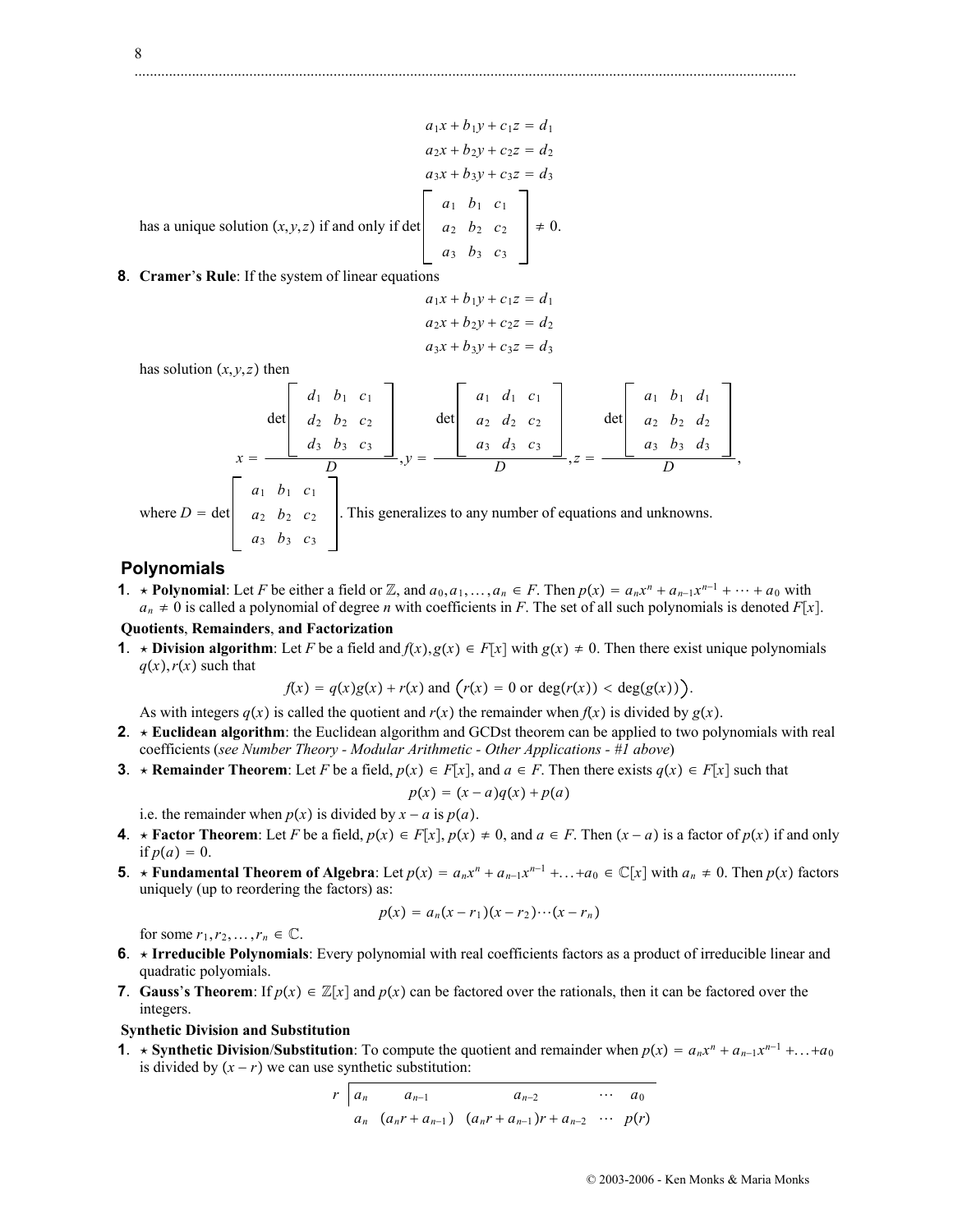**2**. **Upper and Lower Bounds Theorem**: If the numbers in the second row of the synthetic division all have the same sign or are zero then  $r$  is an upper bound for the roots of  $p$ . If the numbers in the second row of the synthetic division have alternating signs then *r* is a lower bound for the roots of *p*.

#### **Symmetric Polyonomials**

**1**. **\*** Coefficients vs. Roots: Let  $p(x) = x^n + a_{n-1}x^{n-1} + \ldots + a_0 \in \mathbb{C}[x]$  and  $r_1, r_2, \ldots, r_n$  its (not necessarily distinct) roots. Then for all  $0 \le i < n$ 

$$
a_i = \sum_{1 \leq k_1 < \ldots < k_i \leq n} (-1)^{n-i} r_{k_1} r_{k_2} \cdots r_{k_i}
$$

In particular,  $a_0 = (-1)^n r_1 r_2 \cdots r_n$  and  $a_{n-1} = -(r_1 + r_2 + \cdots + r_n)$ .

- **2**. **Reduction Algorithm for Symmetric Polynomials**: Define  $s_p(x_1,...,x_n) = \sum_{1 \le k_1 < ... < k_p \le n} x_{k_1} x_{k_2} \cdots x_{k_p}$  to be the elementary symmetric polynomial in *n* variables of degree *p* (and define  $s_p(x_1,...,x_n) = 0$  if  $p > n$ ). These form a basis for the algebra of all symmetric polynomials. Define the height of a monomial  $x_1^{e_1}x_2^{e_2} \cdots x_n^{e_n}$  to be  $e_1 + 2e_2 + \cdots + ne_n$  and the height of a polynomial to be the maximum height of any of its monomial terms and zero for the zero polynomial. If *f* is a symmetric polynomial whose maximal height term is  $cx_1^{e_1}x_2^{e_2} \cdots x_n^{e_n}$ , then the polynomial  $g = f - cs_1^{e_n-e_{n-1}} s_2^{e_{n-1}-e_{n-2}} \cdots s_{n-1}^{e_2-e_1} s_n^{e_1}$  has strictly lower height than *f* so that iterating gives an expression for *f* as a polynomial in the elementary symmetric polynomials.
- **3**. **Newton**-**Girard Identities**: Define

$$
N_p(s_1,...,s_p) = \det \begin{bmatrix} s_1 & 1 & 0 & 0 & \cdots & 0 \\ 2s_2 & s_1 & 1 & 0 & \cdots & 0 \\ 3s_3 & s_2 & s_1 & 1 & \cdots & 0 \\ 4s_4 & s_3 & s_2 & s_1 & \cdots & 0 \\ \vdots & \vdots & \vdots & \vdots & \ddots & 1 \\ ps_p & s_{p-1} & s_{p-2} & s_{p-3} & \cdots & s_1 \end{bmatrix}
$$

where  $s_i$  are the elemetary symmetric polynomials in  $x_1, x_2, \ldots, x_n$  then expanding N gives

$$
N_p = x_1^p + x_2^p + \dots + x_n^p
$$

The first few values of  $N_p$  are

$$
N_1 = s_1
$$
  
\n
$$
N_2 = s_1^2 - 2s_2
$$
  
\n
$$
N_3 = s_1^3 - 3s_1s_2 + 3s_3
$$
  
\n
$$
N_4 = s_1^4 - 4s_1^2s_2 + 2s_2^2 + 4s_1s_3 - 4s_4
$$

These satisfy the recurrence

$$
N_n = s_1 N_{n-1} - s_2 N_{n-2} + s_3 N_{n-3} - \dots + (-1)^{n+1} s_n N_0
$$

#### **Roots**

- **1**. **\*** Descartes's Rule of Signs: If  $p(x) \in \mathbb{R}[x]$  then the number of positive roots of  $p(x)$  is equal to  $N-2k$  for some  $k \in \mathbb{Z}$ , where *N* is the number of sign changes in the sequence  $a_0, a_1, \ldots, a_n$ . The number of negative roots of  $p(x)$ equals the number of positive roots of  $p(-x)$ .
- **2**.  $\star$  **Rational Root Theorem**: If  $p(x) = a_n x^n + a_{n-1} x^{n-1} + \cdots + a_0 \in \mathbb{Z}[x]$  and  $\frac{r}{s}$  (in reduced form) is a rational root of  $p(x)$ , then *r* divides  $a_0$  and *s* divides  $a_n$ .
- **3**. **\*** Complex Conjugate Roots: If  $p(x) \in \mathbb{R}[x]$  and  $a + bi$  is a complex root of p then so is  $a bi$ .
- **4**.  $\star$  **Irrational Conjugate Roots**: If  $p(x) \in \mathbb{Q}[x]$  and  $a + b\sqrt{c}$  is a root of *p* where  $a, b, c \in \mathbb{Q}$  and  $\sqrt{c} \in \mathbb{R} \mathbb{Q}$ , then  $a - b\sqrt{c}$  is also a root of *p*.
- **5**. **Eisenstein**'s **Irreducibility Criterion**: If  $p(x) \in \mathbb{Z}[x]$  and if there exists a prime *q* that divides each of the coefficients except  $a_n$  and  $q^2$  does not divide  $a_0$ , then  $p(x)$  is irreducible over the rationals.
- **6**. **Lagrange Interpolation**: Let  $\{(x_i, y_i)\}_{i=0}^n$  be a set of points. Then the  $n^{\text{th}}$ -degree polynomial

$$
p(x) = \sum_{i=0}^{n} y_i \prod_{j \neq i} \frac{(x - x_j)}{(x_i - x_j)}
$$

is the unique polynomial of degree at most *n* passing through each of the points.

#### **Partial Fractions**

**1**.  $\star$  **Equality of Polynomial functions**: If  $p(x)$ ,  $q(x) \in \mathbb{R}[x]$  then the functions p and q are equal if and only if the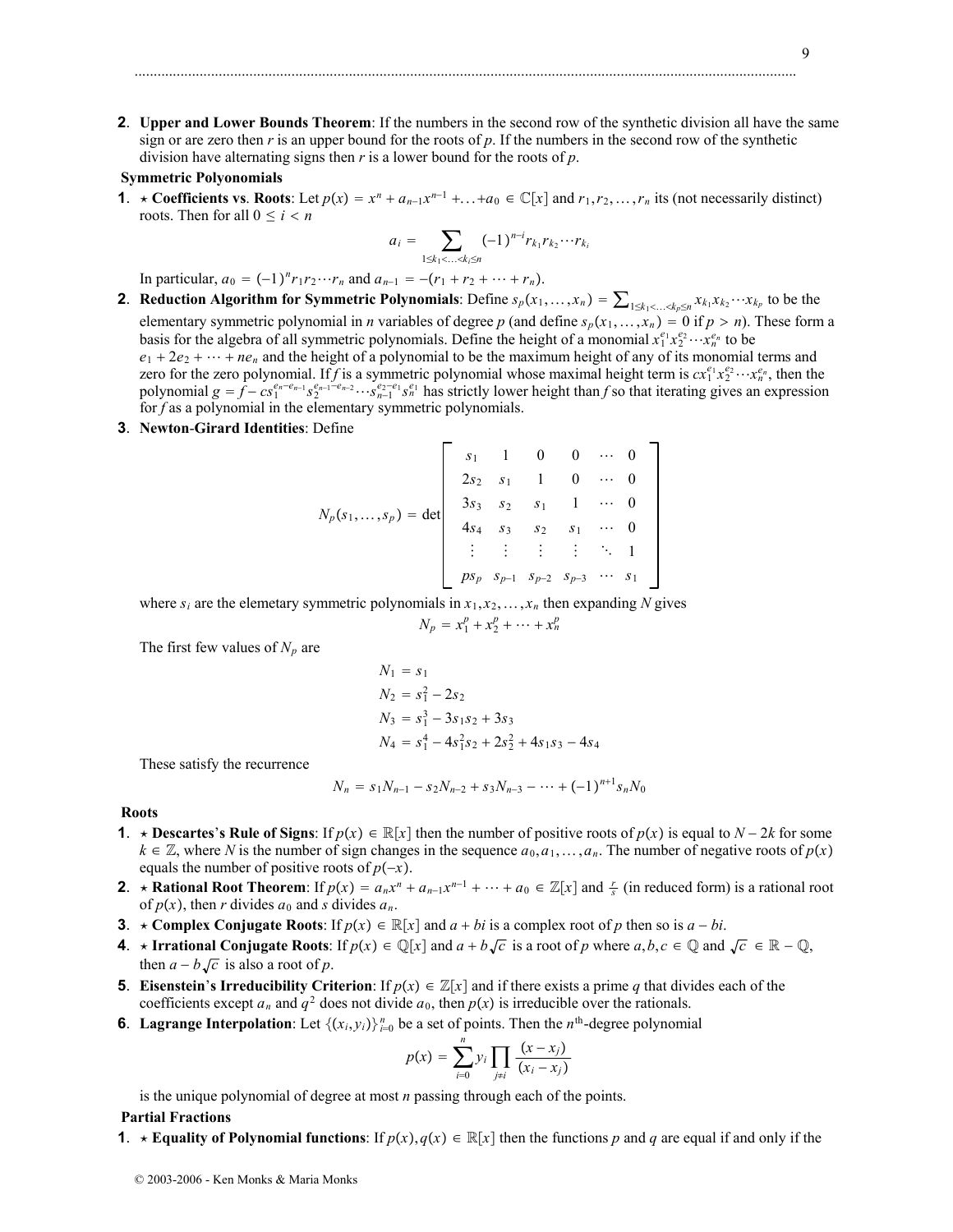polynomials  $p(x)$  and  $q(x)$  have the same degree and their corresponding coefficients are equal.

**2**. **Partial Fraction Decomposition**: If  $p(x) \in \mathbb{R}[x]$  has degree less than  $k + 2m$  and  $l_1(x) \cdots l_k(x) \in \mathbb{R}[x]$  are irreducible linear polynomials and  $q_1(x) \cdots q_m(x) \in \mathbb{R}[x]$  are irreducible quadratic polynomials then there exist real numbers  $A_1, \ldots, A_k, B_1, \ldots, B_k, C_1, \ldots, C_k$  such that

.............................................................................................................................................................................

$$
\frac{p(x)}{l_1(x)\cdots l_k(x)q_1(x)\cdots q_m(x)} = \frac{A_1}{l_1(x)} + \cdots + \frac{A_k}{l_k(x)} + \frac{B_1x + C_1}{q_1(x)} + \cdots + \frac{B_mx + C_m}{q_m(x)}
$$

# **Synthetic Geometry**

## **Terminology and Common Notation**

- **1**. **Definitions**: The following notation is somewhat standard and will be used in this document.
	- **a**.  $\star$  **Cevian**: Any segment from a vertex of a triangle to a point on the opposite side
	- **b**.  $\star$  **Median**: A cevian which bisects the opposite side
	- **c**.  $\star$  **Altitude**: The perpendicular from a vertex to the opposite side of a triangle
	- **d**.  $\star$  **Centroid** (*G*): The point of intersection of the medians of a triangle (they are concurrent)
	- **e**.  $\star$  **Orthocenter** (*H*): The point of intersection of the altitudes of a triangle (they are concurrent)
	- **f.**  $\star$  **Circumcircle**, **Circumcenter** (*O*), **Circumradius** (*R*): Every triangle can be circumscribed by a unique circle whose center is the intersection of the perpendicular bisectors of the three sides.
	- **g**.  $\star$  **Incircle**, **Incenter** (*I*), **Inradius** (*r*): Every triangle circumscribes a unique circle whose center is the intersection of the angle bisectors.
	- **h**.  $\star$  **<b>Excircles**, **Excenters** (*I<sub>A</sub>*,*I<sub>B</sub>*,*I<sub>C</sub>*), **Exradii** (*r<sub>A</sub>,r<sub>B</sub>*,*r<sub>C</sub>*): Any of the three centers of the excircles (tangent to one side and the extensions of the other two) of a triangle; also the intersection of the external bisectors.
	- **i**.  $\star$  **Semiperimeter** (*s*): half of the perimeter
	- **j**. **Medial Triangle**: The triangle whose vertices are the midpoints of the sides of a given triangle. It subdivides the triangle into four congruent sub-triangles.
	- **k.**  $\star$  **Orthic Triangle**: The triangle whose vertices are the feet of the altitudes of a given triangle. It is the triangle with minimum perimeter of all triangles whose vertices are on the three sides.
	- **l**. **Euler Line**: the line containing the orthocenter, centroid, and circumcenter of a triangle (*HGO*). In any triangle  $|HG| = 2|GO|$  and  $9(OH)^2 = a^2 + b^2 + c^2$  where *a*, *b*, *c* are the sides of the triangle.
	- **m**. **Gergonne Point**: the point of intersection of the cevians through the points of tangency of the incircle to the sides of a triangle
	- **n**. **Nagle Point**: the point of intersection of the cevians through the points of tangency of the excircles to the sides of a triangle
	- **o**. **Fermat Point**: the point *F* in an acute triangle  $\triangle ABC$  for which  $|FA| + |FB| + |FC|$  is minimal. In any acute triangle  $\angle AFB = \angle BFC = \angle CFA = 120^\circ$ .

#### **Triangles**

- $\times$  In  $\triangle ABC$  we define  $a = |BC|$ ,  $b = |AC|$ ,  $c = |AB|$ , and abbreviate the three angles as  $\angle A$ ,  $\angle B$ , and  $\angle C$ .
- **1.**  $\star$  **Pythagorean triples**: A right triangle has relatively prime integer length sides if and only if it has legs  $2uv$  and  $(u^2 - v^2)$  and hypotenuse  $(u^2 + v^2)$  for some relatively prime, opposite parity, positive integers *u*, *v* with  $u > v$ .
- **2.**  $\star$  **Area**: Let  $| \triangle ABC |$  denote the area of  $\triangle ABC$ . Then

$$
|\triangle ABC| = rs
$$
  
=  $r_A(s-a) = r_B(s-b) = r_C(s-c)$   
=  $\frac{abc}{4R}$   
=  $\frac{1}{2}ab\sin C = \frac{1}{2}bc\sin A = \frac{1}{2}ac\sin B$   
=  $\sqrt{s(s-a)(s-b)(s-c)}$ 

**a**. **Area from coordinates**: Suppose *A*, *B*, *C* are vectors in  $\mathbb{R}^2$ . Define  $\mathbf{u} = (u_1, u_2) = A - C$  and **. Then**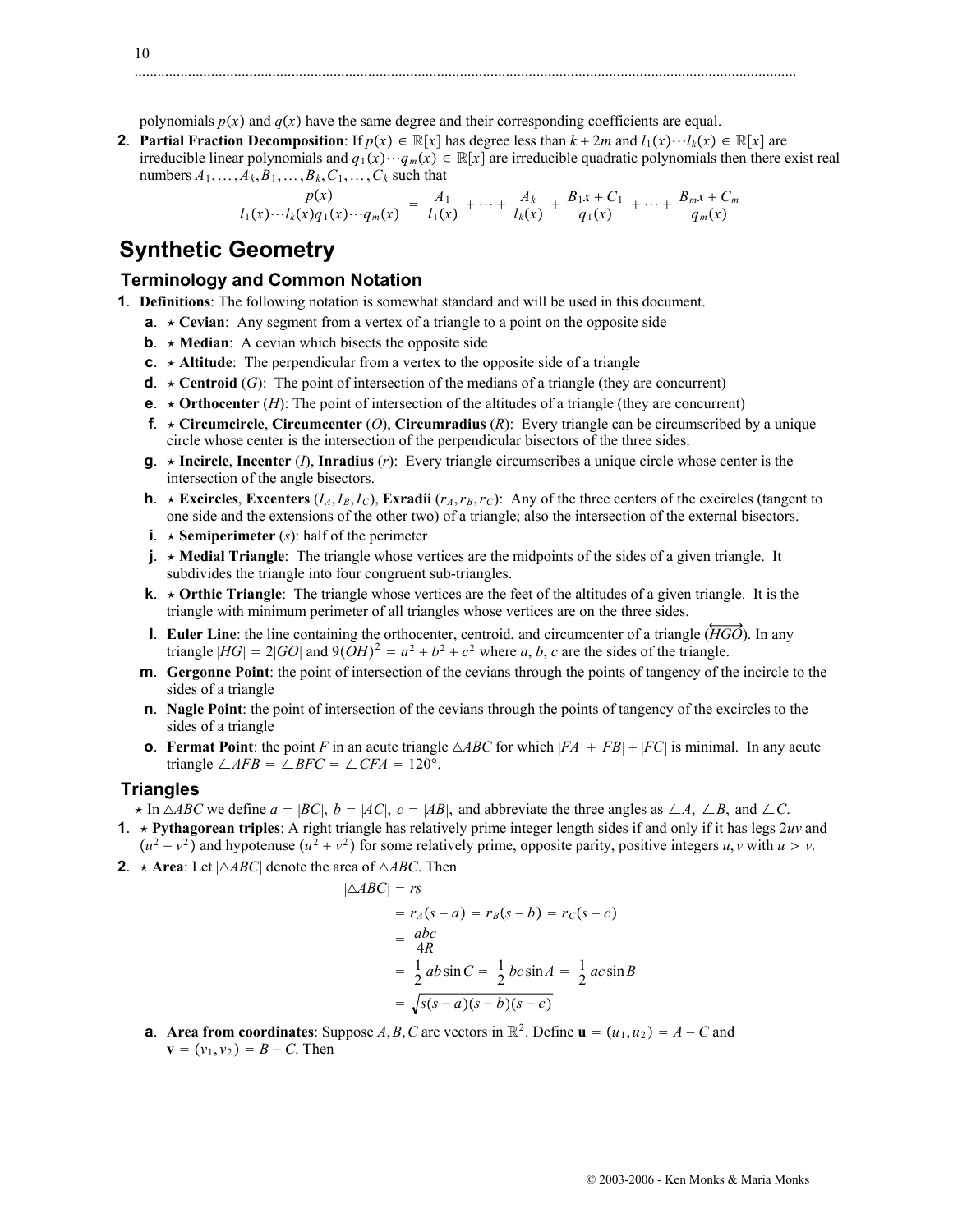**i**.  $\star$  **Shoelace Theorem**: If  $(x_1, y_1)$ ,  $\ldots$ ,  $(x_n, y_n)$  are the vertices of an *n*-gon, the area of the *n*-gon is

.............................................................................................................................................................................

$$
Area = \frac{1}{2} \begin{vmatrix} x_1 & y_1 \\ x_2 & y_2 \\ \vdots & \vdots \\ x_{n-1} & y_{n-1} \\ x_n & y_n \end{vmatrix}
$$

$$
= \frac{1}{2} \left| \left( x_n y_1 + \sum_{k=1}^{n-1} x_k y_{k+1} \right) - \left( x_1 y_n + \sum_{k=1}^{n-1} x_{k+1} y_k \right) \right|
$$

**b**. (*See also: Pick's Theorem in Geometry - Polygons - #1 below*)

**3**. **Euler**'**s Theorem**: Let *d* be the distance between the incenter *I* and circumcenter *O* of triangle *ABC*

$$
d^2 = R(R-2r)
$$

- **a**. Corollary:  $d^2 R^2 = -2rR$  is the power of the point *I* with respect to the circumcircle (*see also Geometry -Circles - #2 below*)
- **b**. **Euler**'s **Inequality**: In any triangle  $R \geq 2r$ .

**Similarity**

**1**. **Basic proportionality**: A segment connecting points on two sides of a triangle is parallel to the third side if and only if the segments it cuts off are proportional to the sides. (*see also Algebra - Basics - #2 above*)

**Cevians**

**1.**  $\star$  **Angle Bisector Theorem**: If *D* is the point where the angle bisector of  $\angle A$  in  $\triangle ABC$  meets *BC* then



**2**. **Ceva**'s **Theorem**: Three cevians  $AX$ ,  $BY$ ,  $CZ$  of  $\triangle ABC$  are concurrent if and only if



**3**. **Menelaus Theorem**: Let *D*,*E*,*F* be three points on, respectively, the lines  $\overleftrightarrow{BC}$ ,  $\overleftrightarrow{AC}$ , and  $\overleftrightarrow{AB}$  containing the sides of *ABC*. Then *D*,*E*,*F* are collinear if and only if

$$
\frac{\|AF\|}{\|BF\|} \frac{\|BD\|}{\|CD\|} \frac{\|CE\|}{\|AE\|} = -1
$$

where *XY* is the signed length of the directed segment *XY*.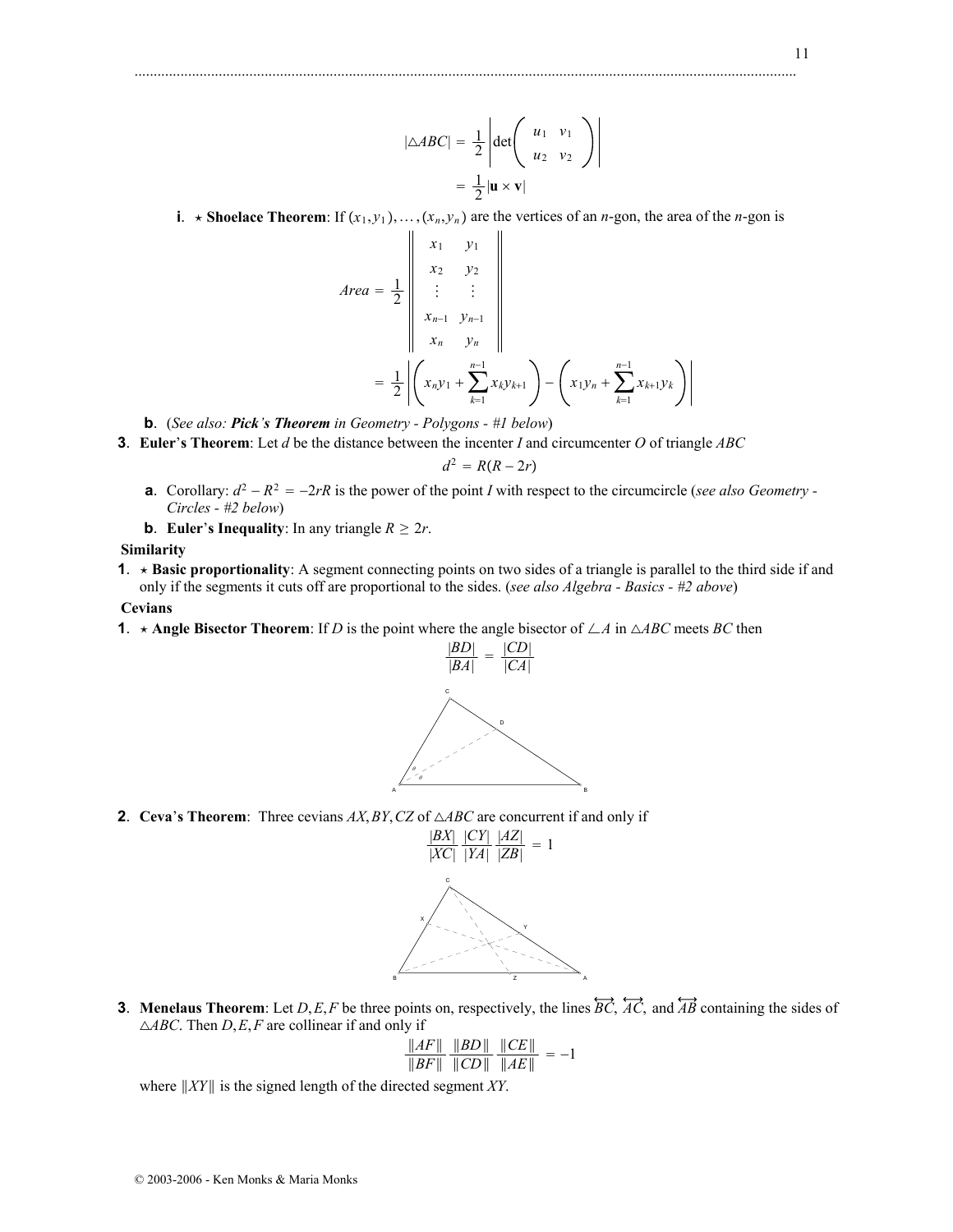**4**. **Stewart's Theorem**: Let *ABC* be a triangle with cevian *AX* of length *p* and let  $m = XB$  and  $n = XC$ . Then  $a(p^2 + mn) = b^2m + c^2n$ .



B C C D

- **5**. **Inradius in terms of altitudes**: Let  $h_a$ ,  $h_b$ ,  $h_c$  be the lengths of the altitudes and *r* be the inradius of  $\triangle ABC$ . Then  $\frac{1}{r} = \frac{1}{h_a} + \frac{1}{h_b} + \frac{1}{h_c}$
- **6**. **Nine Point Circle**: The circle whose center is the midpoint of the Euler Line (*N*) of  $\triangle ABC$  with radius  $\frac{R}{2}$  passes through the feet of the altitudes, the midpoints of the sides, and the midpoints of *HA*, *HB*, and *HC*.



- **7**. **Feuerbach**'**s Theorem**: The nine point circle of a triangle is tangent to the incircle and to the three excircles.
- **8**. **Brocard Points**: There is exactly one point *P* in  $\triangle ABC$  such that  $\omega = |\angle PAB| = |\angle PBC| = |\angle PCA|$  which is the point where the circle through *A* tangent to *BC* at *B* intersects the circle through *C* tangent to *AB* at *A*. This point and its isogonal conjugate P<sup>'</sup> (the point making  $\omega' = |\angle PBA| = |\angle PCB| = |\angle PAC|$ ) are called the Brocard points of the triangle. Since  $\omega$  is always equal to  $\omega'$ , this angle is called the Brocard angle of the triangle. It is given by the formula:

$$
\cot \omega = \cot A + \cot B + \cot C
$$

#### **Trigonometry**

- **1**. **Triangle solvers**: Assume a triangle with angles *A*, *B*, and *C*, that respectively intercept sides *a*, *b*, and *c*, having circumradius *R*.
	- **a**. **Extended Law of Sines**:

$$
\frac{a}{\sin(A)} = \frac{b}{\sin(B)} = \frac{c}{\sin(C)} = 2R
$$
  

$$
a^2 = b^2 + c^2 - 2bc \cos(A)
$$
  

$$
b^2 = a^2 + c^2 - 2ac \cos(B)
$$
  

$$
c^2 = a^2 + b^2 - 2ab \cos(C)
$$

**c**. **Law of Tangents**:

**b**. **Law of Cosines**:

$$
\frac{a-b}{\tan\frac{A-B}{2}}=\frac{a+b}{\tan\frac{A+B}{2}}
$$

- **2**. **Identities**:
	- **a**.  $\star$  **Pythagorean Identity**:  $\sin^2(x) + \cos^2(x) = 1$
	- **b**. **Angle Addition**:
		- **i**.  $\sin(x + y) = \sin(x)\cos(y) + \cos(x)\sin(y)$
		- **ii**.  $\cos(x+y) = \cos(x)\cos(y) \sin(x)\sin(y)$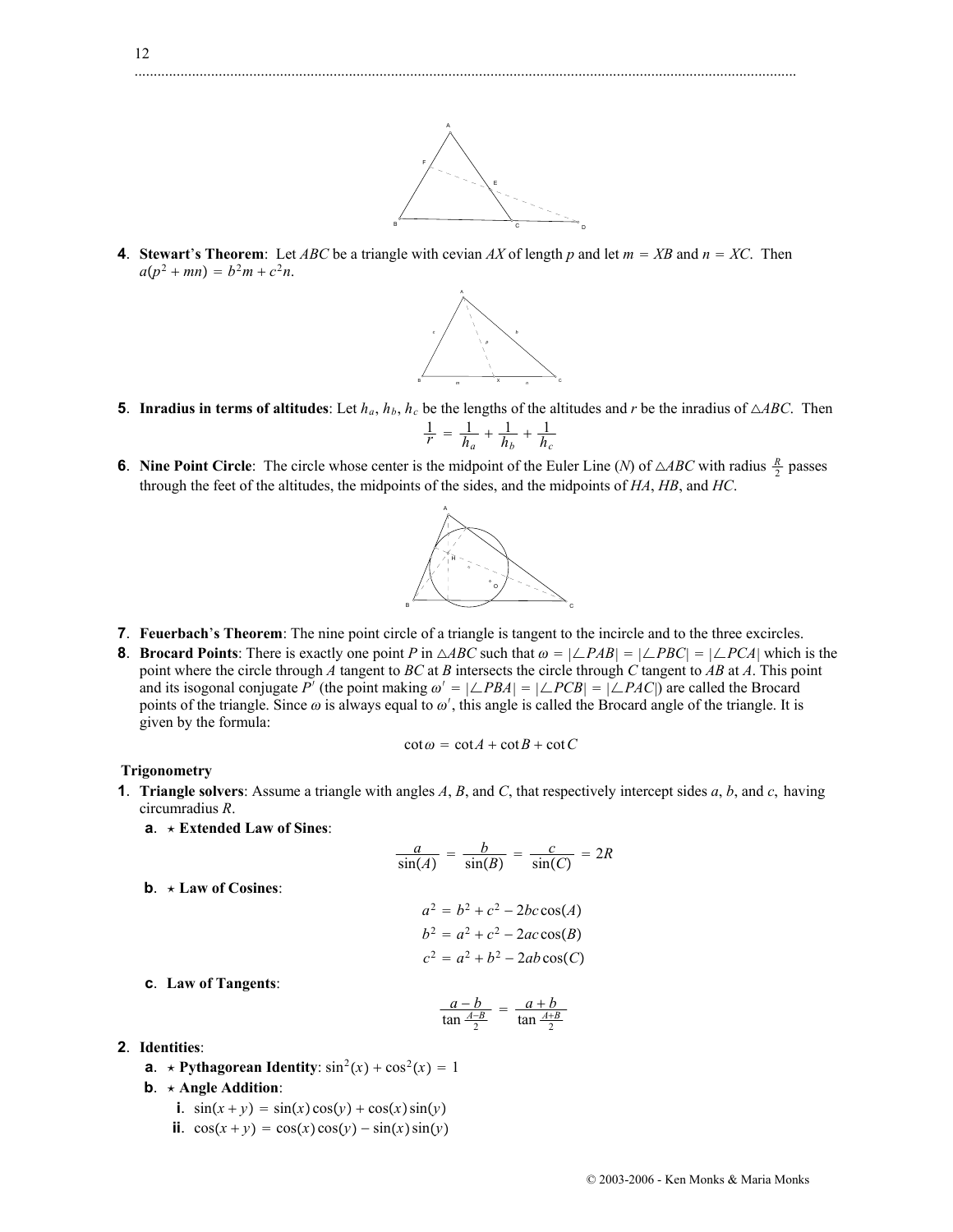**iii**.  $\tan(x + y) = \frac{\tan(x) + \tan(y)}{1 - \tan(x) \tan(y)}$ **c**. **Double Angle**: **i**.  $\sin(2x) = 2\sin(x)\cos(x)$ **ii**.  $\cos(2x) = \cos^2(x) - \sin^2(x)$ **iii**.  $\tan(2x) = \frac{2\tan(x)}{1-\tan^2(x)}$ **d**. **Triple Angle**: **i**.  $\sin(3x) = -(4\sin^3(x) - 3\sin(x))$ **ii**.  $\cos(3x) = 4\cos^3(x) - 3\cos(x)$ **e**. **Half Angle**: **i**.  $\sin^2(\frac{x}{2}) = \frac{1-\cos(x)}{2}$ 2 **ii**.  $\cos^2(\frac{x}{2}) = \frac{1+\cos(x)}{2}$ **iii**.  $\tan^2(\frac{x}{2}) = \frac{1-\cos(x)}{1+\cos(x)}$ **iv**.  $\tan(\frac{x}{2}) = \frac{\sin(x)}{1+\cos(x)} = \frac{1-\cos(x)}{\sin(x)}$ **f**. **Sum to Product**: **i**.  $\sin(x) \pm \sin(y) = 2\sin\left(\frac{x\pm y}{2}\right)\cos\left(\frac{x\mp y}{2}\right)$ **ii**.  $\cos(x) + \cos(y) = 2\cos(\frac{x+y}{2})\cos(\frac{x-y}{2})$ **iii**.  $\cos(x) - \cos(y) = -2\sin(\frac{x+y}{2})\sin(\frac{x-y}{2})$ **iv**.  $\tan(x) \pm \tan(y) = \frac{\sin(x \pm y)}{\cos(x)\cos(y)}$ **g**. **Product to Sum**: **i**.  $\sin(x)\cos(y) = \frac{\sin(x+y)+\sin(x-y)}{2}$ ii.  $\cos(x)\cos(y) = \frac{2}{2}$ <br>
ii.  $\cos(x)\cos(y) = \frac{(\cos(x+y)) + \cos(x-y)}{2}$ <br>
iv.  $\tan(x)\tan(y) = \frac{\cos(x-y) - \cos(x+y)}{\cos(x-y) + \cos(x+y)}$ **h**. **In** *ABC*: **i**. tan( $\frac{A}{2}$ ) =  $\frac{|\triangle ABC|}{s(s-a)}$  =  $\sqrt{\frac{(s-b)(s-c)}{s(s-a)}}$ **ii**.  $\tan(A) + \tan(B) + \tan(C) = \tan(A)\tan(B)\tan(C)$ **iii**.  $c = a\cos(B) + b\cos(A)$ 

- **i**. **Miscellaneous**:
	- **i**. **Difference of two squares for sine**:  $\sin^2(x) \sin^2(y) = \sin(x+y)\sin(x-y)$

.............................................................................................................................................................................

- **ii**.  $\cos(x) + \sin(x) = \sqrt{2} \cos(\frac{\pi}{4} x)$
- **iii**.  $\sin(15^\circ) = \frac{1}{4} (\sqrt{6} \sqrt{2})$  and  $\cos(15^\circ) = \frac{1}{4} (\sqrt{6} + \sqrt{2})$

# **Quadrilaterals**

**1**. **Ptolemy**'**s Theorem**



In any cyclic quadrilateral  $ABCD$ ,  $AB \cdot CD + BC \cdot AD = AC \cdot BD$ .

- i.e. The sum of the products of the opposite sides of a cyclic quadrilateral is equal to the product of the diagonals.
- **2**. **Ptolemy**'s inequality: In any quadrilateral *ABCD*,  $AB \cdot CD + BC \cdot AD \ge AC \cdot BD$ . i.e. The sum of the products of the opposite sides of any quadrilateral is greater than or equal to the product of the diagonals.
- **3**. **Inscribed circle**: A quadrilateral *ABCD* has an inscribed circle if and only if  $AB + CD = AC + BD$ .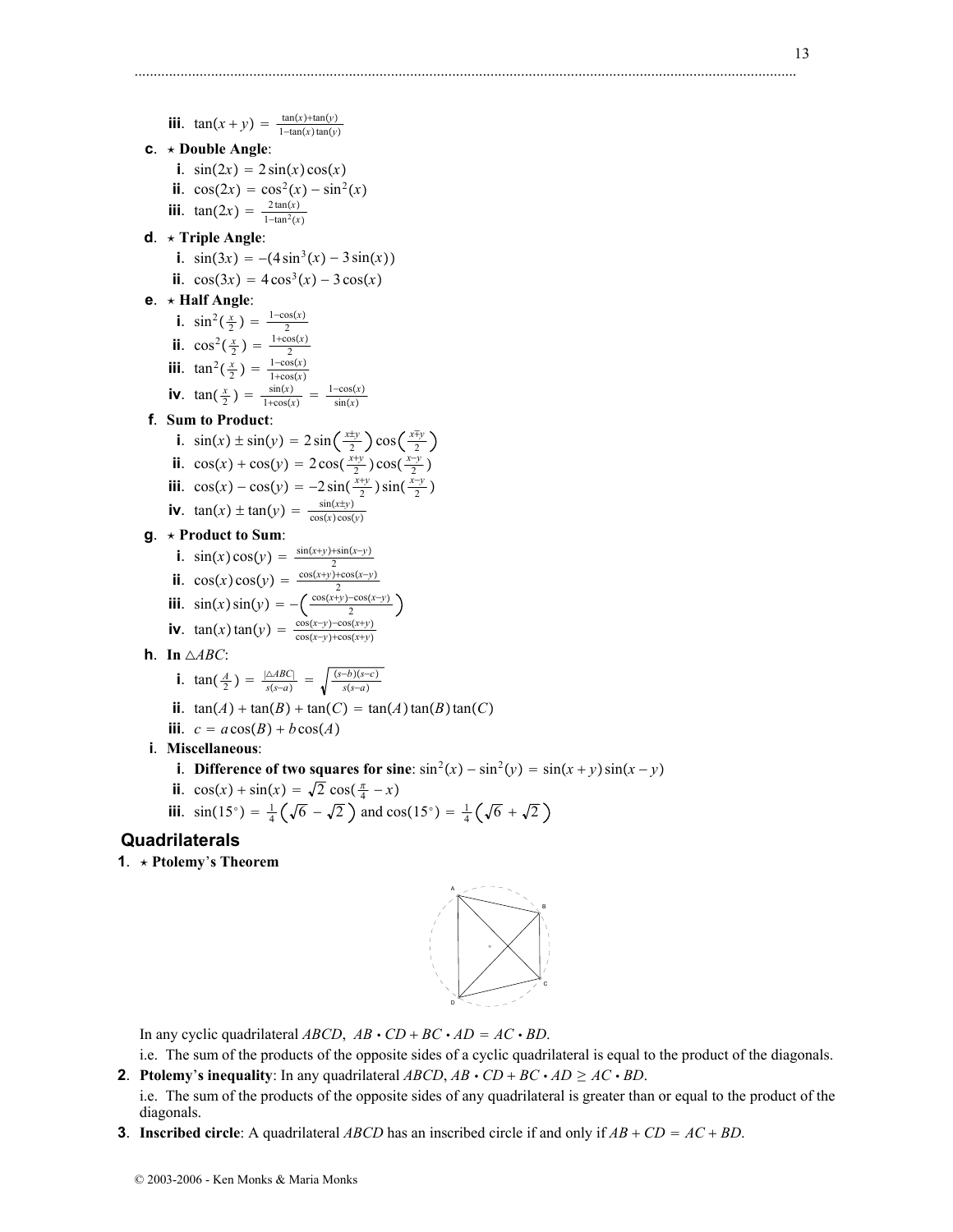**4**. **Midline of diagonals**: In a quadrilateral with side lengths *a*, *b*, *c*, and *d* and diagonals *e* and *f*, let *X* and *Y* be the midpoints of the diagonals. Then

$$
4|XY|^2 = a^2 + b^2 + c^2 + d^2 - e^2 - f^2
$$

**a**. Corollary: In a parallelogram, the sum of the squares of the sides is equal to the sum of the squares of the diagonals.

#### **5**. **Ways to prove a quadrilateral is cyclic**:

- **a**.  $\star$  The converse of Ptolemy's Theorem is true.
- **b.**  $\star$  If a pair of opposite angles of a quadrilateral are supplementary, the quadrilateral is cyclic.
- **c**.  $\star$  If one side of the quadrilateral subtends equal angles with the other two vertices, the quadrilateral is cyclic. (*see Circles, 1b*)

### **Polygons**

14

**1**.  $\star$  **Pick**'s Theorem: The area of any closed polygon whose vertices have integer coordinates is  $i + b/2 - 1$  where *i* is the number of points with integer coordinates in the interior of the figure and *b* is the number of points on the boundary of the figure.

### **Circles**

- **1**. **Angles on a circle**
	- **a.**  $\star$  **Star Trek Lemma**: An inscribed angle has one half as many degrees as the intercepted arc (Cor: Any angle that intercepts a diameter is a right angle).



**b**.  $\star$  Different inscribed angles intercepting the same arcs are equal.



**c**.  $\star$  An angle formed by two chords intersecting within a circle has one-half as many degrees as the sum of the intercepted arcs.



 $d. \star$  Any angle formed by two secants, a secant and a tangent, or two tangents is equal to half the difference of the intercepted arcs.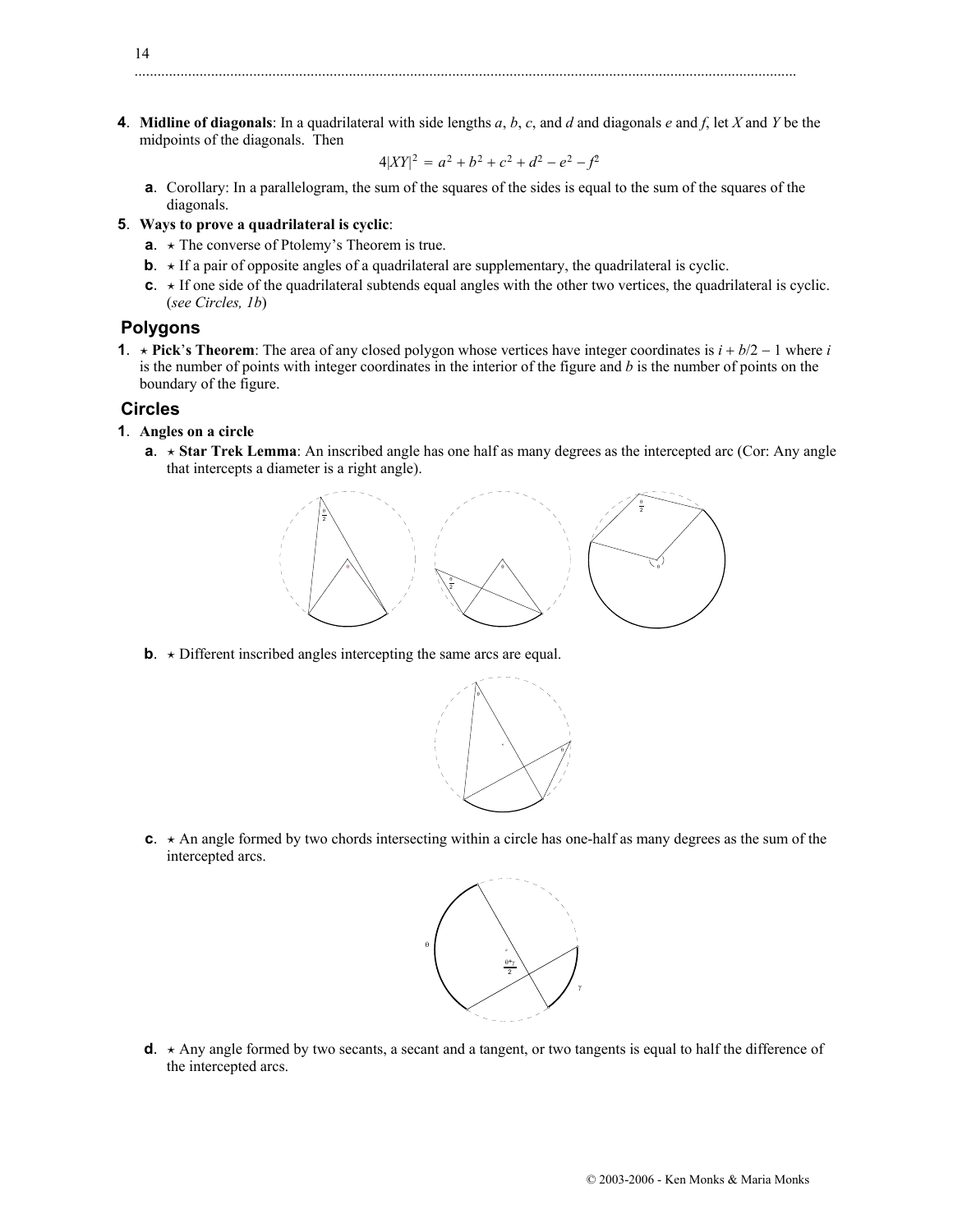15



**e**.  $\star$  An angle formed by a chord and a tangent to a circle has one-half as many degrees as the intercepted arc.  $\left(\frac{1}{2} \operatorname{arc} AT = \angle ATB\right)$ 



#### **2**. **Power of a Point**:

**a**.  $\star$  In both of the following:  $PA \cdot PB = PX \cdot PY$ 



**b**.  $\star$  Assuming *PA* is a secant and *PT* is a tangent, *PA*  $\cdot$  *PB* = *PT*  $\cdot$  *PT* 



**c**. Using Euler's Theorem, we find that the power of the incenter *I* of a triangle with respect to the circumcircle is  $-2rR$ 

### **3**. **The Radical Axis**

- **a**. The Radical Axis of two circles is the locus of points with equal power to both circles.
- **b**. The Radical Axis is a straight line, perpendicular to the line connecting the centers of the circles. If the circles intersect, it passes through the two points of intersection. If the circles are tangent to each other, the axis is their common tangent.
- **c**. Given three circles, either the three radical axes between each pair are parallel, or they are concurrent.
- **4**. **Other circle facts**: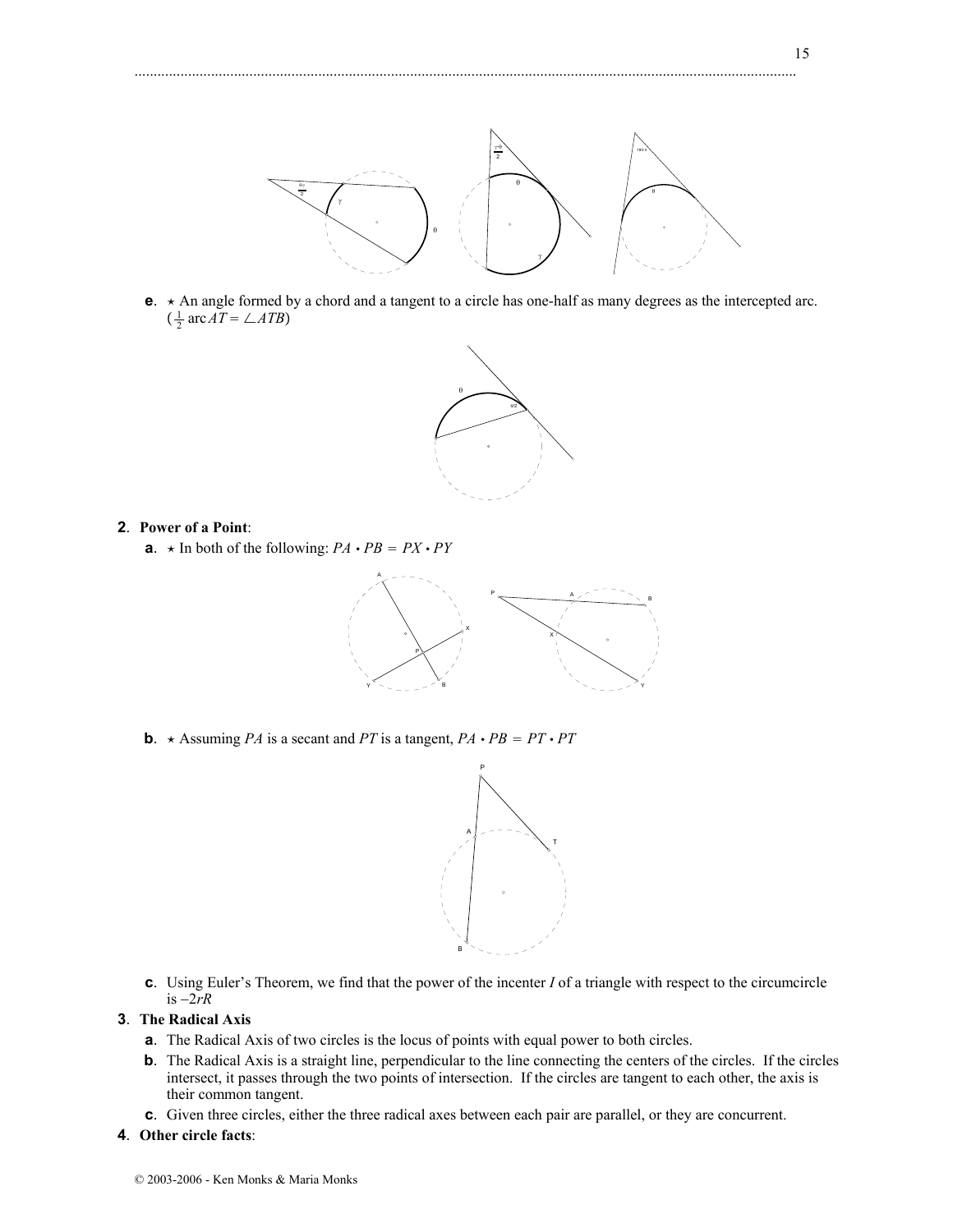**a**. **The Butterfly**: Given a circle and a chord *AB* of the circle whose midpoint is *M*, let *XY* and *ZW* be two chords passing through *M*, and let *XW* and *YZ* intersect *AB* at *P* and *Q*, respectively. Then *M* is also the midpoint of *PQ*.

.............................................................................................................................................................................

**b**. The formula for the graph of a circle centered at  $(h, k)$  with radius *r* is:

$$
(x-h)^2 + (y-k)^2 = r^2
$$

**c**. **Brahmagupta**'**s Formula**: The area of a quadrilateral inscribed in a circle with side lengths *a*,*b*, *c*,*d* is

$$
\sqrt{(s-a)(s-b)(s-c)(s-d)}
$$

where  $s = \frac{a+b+c+d}{2}$ .

**d**. The coordinates of the center of a circle that is inscribed in a triangle whose legs are on the positive *x* and *y* axes are  $(a, a)$  where  $a = \frac{x+y-z}{2}$  given that *x* and *y* are the lengths of the legs and *z* is the length of the hypothenuse.

# **Transformational Geometry**

(*See also: Complex Transformations in Complex Numbers*)

### **Inversive**

- **1**. **Definitions and Notation**:
	- **a**. **Inversive plane**:  $\mathbb{P}^2 = \mathbb{R}^2 \cup \{P_{\infty}\}\$  where  $P_{\infty} \notin \mathbb{R}^2$  is called the **point at infinity**.
	- **b**. **Figure**: in the inversive plane is a set of points  $F \subseteq \mathbb{P}^2$ .
	- **c**. **Cline**: A figure that is either a circle in  $\mathbb{R}^2$  or a figure  $l \cup \{P_\infty\}$  where *l* is a line in  $\mathbb{R}^2$ .
	- **d**. **Inverse**: Given any point *A* and any circle  $\omega$  with center *O* and radius *k*, the **inverse** of *A* with respect to  $\omega$  is the point *B* on ray *OA* satisfying  $OA \cdot OB = k^2$ . The inverse of *A* with respect to a line *l* is the reflection of *A* about *l*.
	- **e**. The inverse of a point *A* is denoted *A'*. Similarly, the inverse image of a figure *F* is denoted *F'*.

### **2**. **Properties of Inversion**:

- **a**.  $O' = P_{\infty}$  and  $P'_{\infty} = O$ , where *O* is the center of the circle of inversion.
- **b**. For any point or figure  $A$ ,  $(A')' = A$ .
- **c**. **Clines invert to clines**
	- **i**.  $\omega = \omega'$ , where  $\omega$  is the circle of inversion.
	- **ii**. For any circle  $\alpha$  passing through  $O, \alpha'$  is the radical axis of  $\alpha$  and  $\omega$ .
	- **iii**. For any circle  $\alpha$  not passing through *O*,  $\alpha'$  is a circle.
	- **iv**. For any line *l* passing through  $O, l' = l$ .
	- **v**. For any line *l* not passing through *O*, *l* is a circle passing through *O*.
- **d**. **Conformal** (**angle-preserving**): If two clines  $\alpha$  and  $\beta$  intersect at an angle  $\theta$ , then  $\alpha'$  and  $\beta'$  intersect at an angle  $\theta$ .
- **3**. **Inversive Distance Formula**: Let *A*, *B* be two points in the inversive plane. Then

$$
A'B' = \frac{k^2 \cdot AB}{OA \cdot OB}
$$

# **Projective**

- **1**. **Definitions**:
	- **a**. **Pencil**
		- **i**. A **pencil of parallel lines** is the set of all lines in  $\mathbb{R}^2$  parallel to a given line, together with the line itself.
		- **ii**. A **pencil of concurrent lines** is the set of all lines passing through a given point.
	- **b**. **Projective plane**:  $\mathbb{R}^2 \cup l_\infty$  where  $l_\infty$  consists of an infinite set of points, one for each pencil of parallel lines in  $\mathbb{R}^2$ .
	- **c**. Perspective from a point: Triangles  $A_1A_2A_3$  and  $B_1B_2B_3$  are perspective from point *C* iff the lines  $A_1B_1$ ,  $A_2B_2$ ,  $A_3B_3$  are concurrent at *C*.
	- **d**. **Perspective from a line**: Triangles  $A_1A_2A_3$  and  $B_1B_2B_3$  are perspective from line *l* iff the points  $A_1A_2 \cap B_1B_2$ ,  $A_2A_3 \cap B_2B_3$ , and  $A_3A_1 \cap B_3B_1$  lie on *l*.
- **2**. **Duality of projective theorems**: If *P* is a theorem about the projective plane, then the **dual** of *P* is the statement obtained by interchanging "point" with "line", "collinear" with "concurrent", etc. The dual of *P* is always a theorem as well.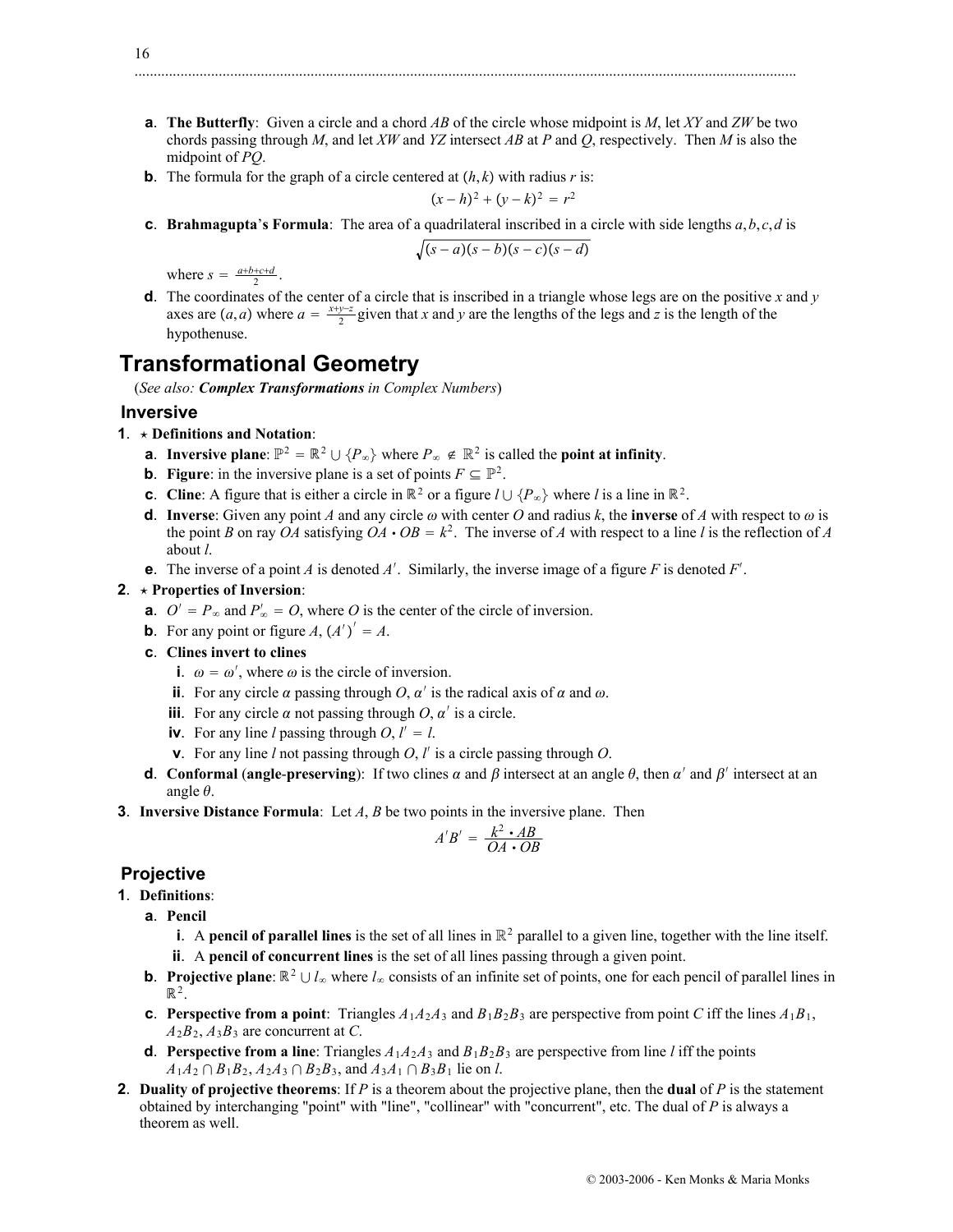**3**. **Desargues**'**s Theorem**: If two triangles are perspective from a point, then they are perspective from a line.

.............................................................................................................................................................................



**4**. **Pappus**'s Theorem: If  $A_1$ ,  $A_2$ , and  $A_3$  are collinear and  $B_1$ ,  $B_2$ , and  $B_3$  are collinear, then  $A_1B_1 \cap A_3B_2$ ,  $A_2B_1 \cap A_3B_3$ , and  $A_2B_2 \cap A_1B_3$  are collinear.



**5**. **Pascal**'**s Theorem** (Dual of Brianchon): If a hexagon is inscribed in a conic, the points of intersection of pairs of opposite sides are collinear.



**6**. **Brianchon**'**s Theorem** (Dual of Pascal): If a hexagon is circumscribed about a conic, its three diagonals (joining pairs of opposite vertices) are concurrent.



# **Analytic Geometry**

# **Basics**

**1**. **Distance Formula**: If  $P_1 = (x_1, x_2, ..., x_n)$  and  $P_2 = (y_1, y_2, ..., y_n)$  then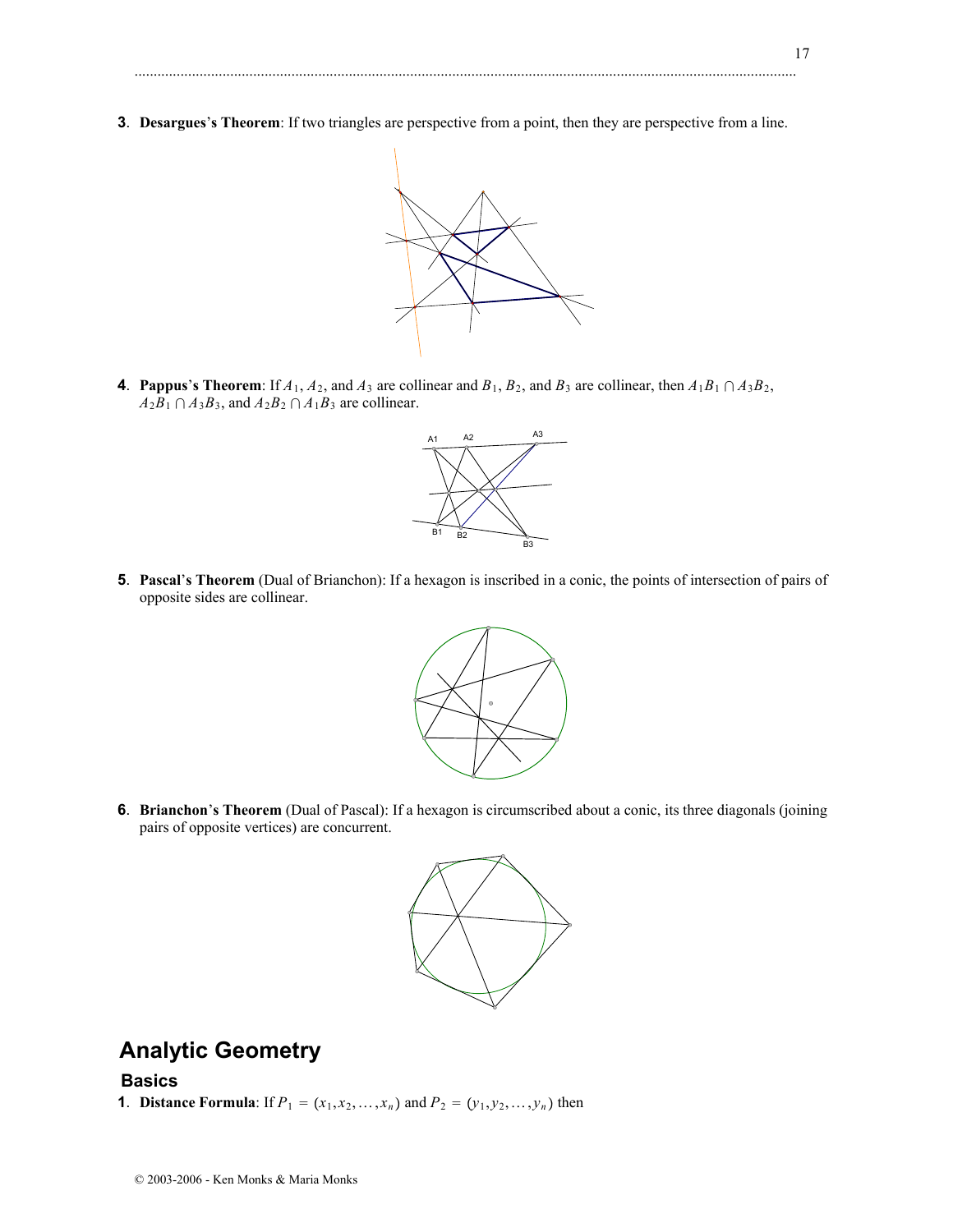#### $|P_1P_2| = \sqrt{\sum_{i=1}^n}$ *n*  $(y_i - x_i)^2$

.............................................................................................................................................................................

### **Lines**

- **1**. **\* Midpoint Formula**: The midpoint of a segment whose endpoints are  $(x_1, x_2, \ldots, x_n)$  and  $(y_1, y_2, \ldots, y_n)$  is given by  $\left(\frac{(x_1+y_1)}{2}, \frac{(x_2+y_2)}{2}, \ldots, \frac{(x_n+y_n)}{2}\right)$ .
- **2**. Forms of Lines:
	- **a**.  $\star$  **Point-Slope**:  $y y_1 = m(x x_1)$
	- **b**.  $\star$  **Slope-Intercept**:  $y = mx + b$
	- **c**.  $\star$  **General**:  $Ax + By + C = 0$ , where  $A^2 + B^2 \neq 0$
- **3**. **\*** Slope Formula:  $m = \frac{y_2 y_1}{x_2 x_1}$
- **4.**  $\star$  **Perpendicular lines**: Two nonvertical lines are perpendicular if and only if the product of their slopes is  $-1$ .
- **5**. **Distance from a Point to a Line**: the distance from point  $(p,q)$  to the line  $ax + by = c$  where  $a^2 + b^2 = 1$  (which can always be obtained by dividing both sides of the equation by  $\sqrt{a^2 + b^2}$  if necessary) is

 $|ap + bq - c|$ 

### **Conic Sections**

#### **Standard Equations**

**1**.  $\star$  **Circle**: a circle is the set of all points a fixed distance *r* from a point  $(a, b)$  called the center.

$$
(x-a)^2 + (y-b)^2 = r^2
$$

**2.**  $\star$  **Parabolas**: a parabola is the set of points equidistant from a given point (the focus) and a given line (the directrix). For focus  $(0, p)$  and directrix  $y = -p$ 

$$
x^2 = 4py
$$

**3**. **Ellipses**: an ellipse is the set of all points such that the sum of the distances to two fixed foci is constant. For foci  $(-c, 0)$  and  $(c, 0)$  and semimajor axis *a* and semiminor axis *b* with  $a > b$ 

$$
\frac{x^2}{a^2} + \frac{y^2}{b^2} = 1
$$

Note that  $b^2 + c^2 = a^2$ .

- **a**. The area of an ellipse is  $\pi ab$ , where *a* and *b* are the semimajor and semiminor axes.
- **4**. **Hyperbolas**: a hyperbola is the set of all points such that the difference of the distances to two fixed foci is constant. For foci  $(-c, 0)$  and  $(c, 0)$  and *x*-intercepts *a* and  $-a$

$$
\frac{x^2}{a^2} - \frac{y^2}{b^2} = 1
$$

where  $a^2 + b^2 = c^2$ .

#### **General Equations**

- **1**. **General Equations for conic sections**: can be obtained from the standard equations by applying the appropriate transformations
	- **a**. **Translation by**  $(h, k): x' = x h$  and  $y' = y k$
	- **b**. **Rotation about the origin by angle**  $\theta$ :  $x' = x \cos \theta y \sin \theta$  and  $y' = x \sin \theta + y \cos \theta$
	- **c**. **Reflection across the** *x*-**Axes**:  $x' = x$  and  $y' = -y$
	- **d**. (*See also: Transformation in Complex Numbers Complex Transformations #1a,b,c)*
- **2**. **Removal of xy-term**: The *xy*-term can be removed from  $Ax^2 + Bxy + Cy^2 + Dx + Ey + F = 0$ ,  $B \ne 0$  by a rotation of the axes if  $\theta$  is selected so that  $\cot 2\theta = \frac{A-C}{B}$ .

### **Other Representations**

**1**. **Polar**-**Rectangular Relations**:

$$
x = r\cos\theta, \quad y = r\sin\theta
$$
  

$$
r^2 = x^2 + y^2, \quad \tan\theta = \frac{y}{x}
$$

**2. \* Parametric Equations**: The set of equations  $x = f(t)$ ,  $y = g(t)$  are parametric equations of the relation

 $\{(x,y) : x = f(t) \text{ and } y = g(t) \text{ and } t \text{ is in the intersection of the domains of } f \text{ and } g\}.$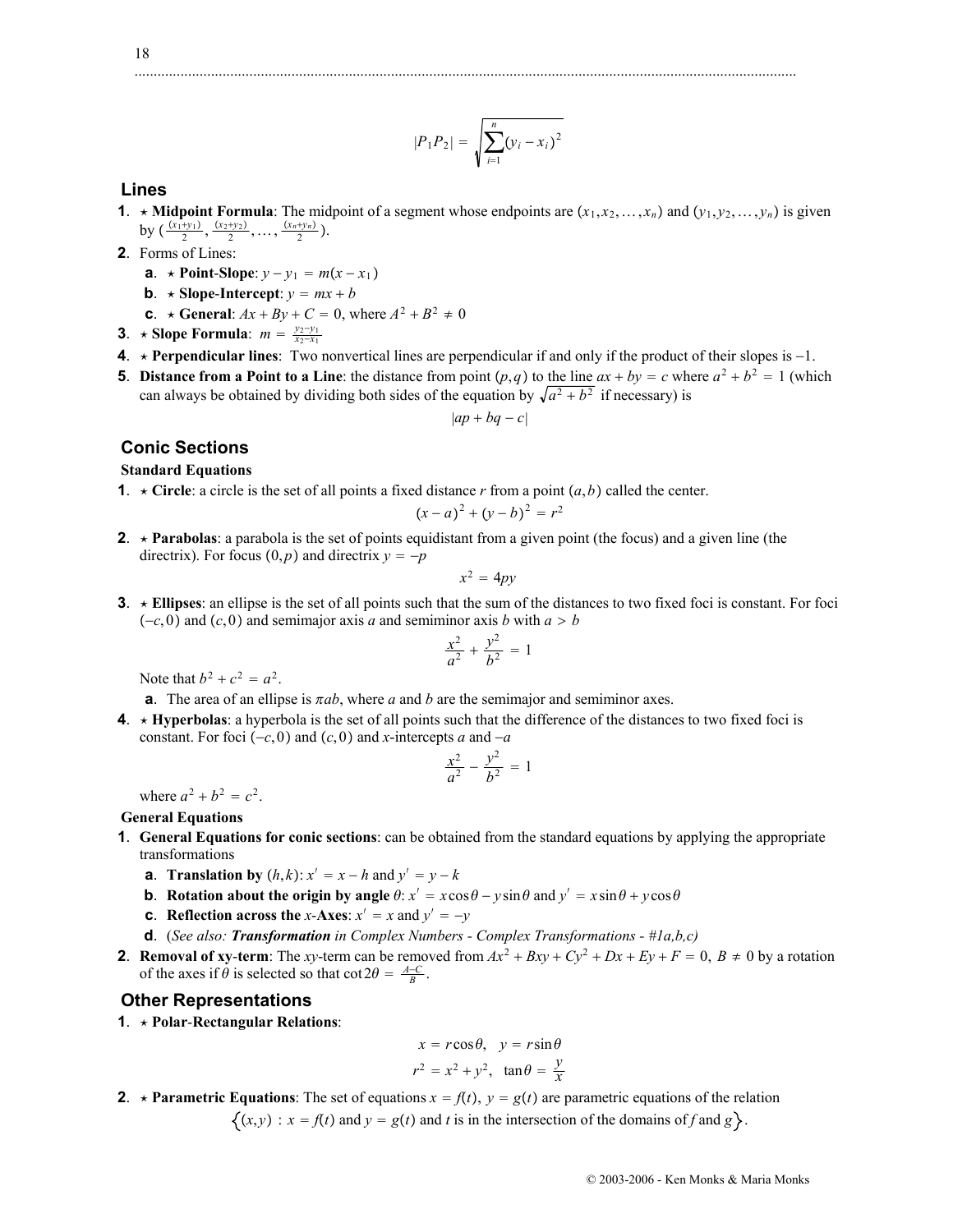#### 19

### **Vector Geometry**

In the following if  $\vec{v} \in \mathbb{R}^2$  then  $\vec{v} = (v_1, v_2)$ .

- **1**. **Equal Vectors**: two vectors are equal if and only if their corresponding coordinates are equal.
- **2**. **Vector Addition**:  $\vec{a} + \vec{b} = (a_1 + b_1, a_2 + b_2)$
- **3**. **Length**:  $|\vec{v}| = \sqrt{v_1^2 + v_2^2}$  (a **unit vector** has length one)
- **4**. **Direction of Vector**: the unit vector in the direction of  $\vec{v}$  is

$$
\vec{\mathbf{u}} = \frac{\vec{\mathbf{v}}}{|\vec{\mathbf{v}}|} = \left(\frac{v_1}{|\vec{\mathbf{v}}|}, \frac{v_2}{|\vec{\mathbf{v}}|}\right) = (\cos \theta, \sin \theta)
$$

.............................................................................................................................................................................

where  $\theta = \arctan(\frac{v_2}{v_1})$  is the angle between  $\vec{u}$  and the positive *x*-axis in standard position

- **5**. **Multiplication by Scalar**:  $k\vec{v} = (kv_1, kv_2)$  for any  $k \in \mathbb{R}$
- **6**. **Dot Product**:  $\vec{a} \cdot \vec{b} = a_1b_1 + a_2b_2 = |\vec{a}| |\vec{b}| \cos(\alpha \beta)$  where  $\alpha, \beta$  are the direction angles for  $\vec{a}, \vec{b}$  respectively.
	- **a**. two vectors are perpendicular if and only if their dot product is zero
	- **b**.  $\vec{a} \cdot \vec{b}$  is the length of the projection of  $\vec{a}$  onto the line containing  $\vec{b}$  if  $\vec{b}$  is a unit vector

# **Analysis**

#### **Real Analysis**

**Inequalities**

- **1**. **The Arithmetic**-**Geometric**-**Harmonic Mean Theorem**
	- **a**.  $\star$  For all nonnegative real numbers  $x_1, \ldots, x_n$ ,

$$
\frac{n}{\frac{1}{x_1} + \frac{1}{x_2} + \ldots + \frac{1}{x_n}} \leq \sqrt[n]{x_1 x_2 \ldots x_n} \leq \frac{x_1 + x_2 + \ldots + x_n}{n}
$$

 $\frac{x_1 + x_2 + \ldots + x_n}{n}$  is called the Arithmetic Mean, or average, of  $x_1, \ldots, x_n$ .

 $\sqrt[n]{x_1 x_2 \dots x_n}$  is called the Geometric Mean of  $x_1, \dots, x_n$ .

 $\frac{n}{\frac{1}{x_1} + \frac{1}{x_2} + \ldots + \frac{1}{x_n}}$  is called the Harmonic Mean of  $x_1, \ldots, x_n$ .

**b**. (Weighted) Power Mean Theorem: For all nonnegative real numbers  $x_1, \ldots, x_n$ ,  $\lambda_1, \ldots, \lambda_n$  with

$$
\lambda_1 + \lambda_2 + ... + \lambda_n = 1
$$
, and all real numbers  $p \neq 0$  define  $m_p = \left(\sum_{i=1}^n \lambda_i x_i^p\right)^{-r}$  and  $m_0 = \lim_{p \to 0} m_p$ . Then

- **i**. For all real numbers *r*,*s* with  $r < s$  we have  $m_r \le m_s$  (this is the generalization of the AM-GM-HM theorem)
- **ii**. An important special case is  $\lambda_1 = \lambda_2 = \ldots = \lambda_n = \frac{1}{n}$ ; in this case  $m_0$  is the geometric mean,  $m_1$  is the arithmetic mean, and  $m_{-1}$  is the harmonic mean. In general,  $m_p$  is called the *p*th power mean.
- **iii**.  $m_0 = x_1^{\lambda_1} x_2^{\lambda_2} \dots x_n^{\lambda_n}$  is the weighted geometric mean.
- **2**.  $\star$  **Triangle Inequality**: For all real or complex numbers  $x_1, \ldots, x_n$ ,

$$
|x_1 + x_2 + \ldots + x_n| \leq |x_1| + |x_2| + \ldots + |x_n|
$$

**a**. **Minkowski**'**s Inequality**: is the generalization of the triangle inequality to higher dimensions. Given real numbers  $a_1, a_2, ..., a_n$  and  $b_1, b_2, ..., b_n$ 

$$
\sqrt{\sum_{i=1}^{n} (a_i + b_i)^2} \le \sqrt{\sum_{i=1}^{n} a_i^2} + \sqrt{\sum_{i=1}^{n} b_i^2}
$$

**3**.  $\star$  Geometric Mean Machine: If *AC* is a diameter of a circle through point *B*, and *D* is the foot of the perpendicular through *B* to *AC* then *BD* is the geometric mean of *AD* and *DC*.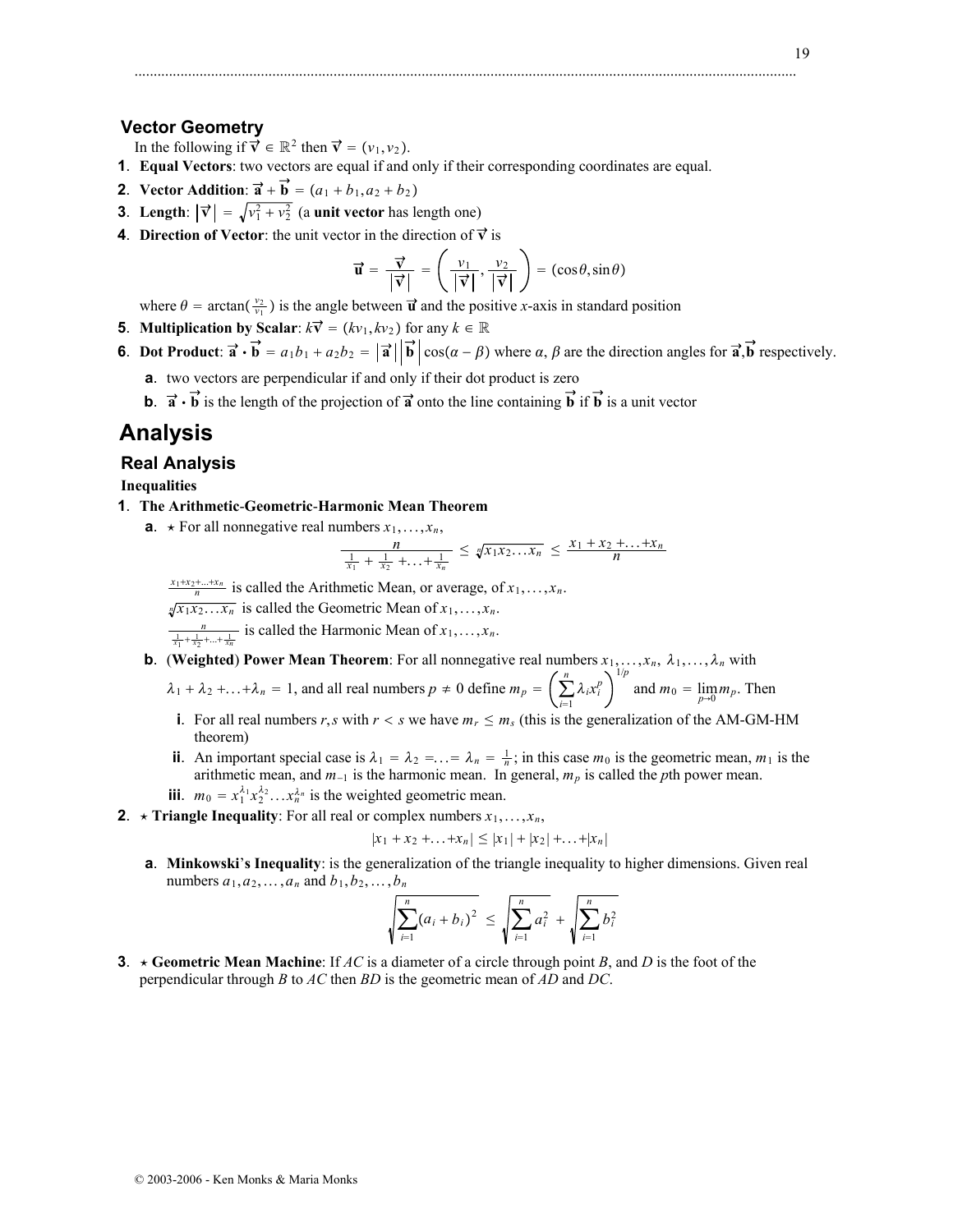

- **a**. **Symmetry**-**Product Principle**: As the distance between two positive numbers decreases their product increases if their sum remains constant.
- **4**.  $\star$  **Cauchy-Schwartz Inequality**: For any two sequences of real numbers  $x_1, \ldots, x_n$  and  $y_1, \ldots, y_n$ ,

$$
(x_1y_1 + x_2y_2 + ... + x_ny_n)^2 \le (x_1^2 + ... + x_n^2)(y_1^2 + ... + y_n^2)
$$

**5**. **Rearrangement**: For any sequences of real numbers  $a_1 \le a_2 \le \cdots \le a_n$  and  $b_1 \le b_2 \le \cdots \le b_n$  and any permutation  $\pi$  of  $\{1, 2, ..., n\}$ ,

 $a_1b_n + a_2b_{n-1} + ... + a_nb_1 \le a_1b_{\pi(1)} + a_2b_{\pi(2)} + ... + a_nb_{\pi(n)} \le a_1b_1 + a_2b_2 + ... + a_nb_n$ 

**6**. **Chebyshev**'**s Inequality**: For any sequences of real numbers  $a_1 \le a_2 \le \cdots \le a_n$  and  $b_1 \le b_2 \le \cdots \le b_n$ ,

$$
\left(\frac{1}{n}\sum_{k=1}^n a_k b_{n-k+1}\right) \le \left(\frac{1}{n}\sum_{k=1}^n a_k\right) \left(\frac{1}{n}\sum_{k=1}^n b_k\right) \le \left(\frac{1}{n}\sum_{k=1}^n a_k b_k\right)
$$

**7**. **Jensen**'s **Inequality**: If *f* is a continuous real valued function that is concave upwards on the closed interval [a. .b] (e.g.  $f(x) = x^2$ ) then for all  $\lambda_1, \lambda_2, ..., \lambda_n$  in [0..1] such that  $\lambda_1 + \lambda_2 + ... + \lambda_n = 1$  and for all  $x_1, x_2, \ldots, x_n \in [a, b]$ 

$$
f(\lambda_1x_1+\lambda_2x_2+\cdots+\lambda_nx_n)\leq \lambda_1f(x_1)+\lambda_2f(x_2)+\cdots+\lambda_nf(x_n)
$$

If the function is concave downwards the inequality is reversed. An important special case is where each  $\lambda_k = \frac{1}{n}$ . **8**. **Hölder**'**s Inequality**

- - **a**. Let  $(a_{11},...,a_{1n})$ ,  $(a_{21},...,a_{2n})$ ,  $\dots$ ,  $(a_{k1},...,a_{kn})$  be sequences of nonnegative real numbers and  $\lambda_1,...,\lambda_k$ nonnegative reals satisfying  $\lambda_1 + \cdots + \lambda_k = 1$ . Then

$$
(a_{11}^{\lambda_1}a_{21}^{\lambda_2}\cdots a_{k1}^{\lambda_k}) + (a_{12}^{\lambda_1}a_{22}^{\lambda_2}\cdots a_{k2}^{\lambda_k}) + \cdots + (a_{1n}^{\lambda_1}a_{2n}^{\lambda_2}\cdots a_{kn}^{\lambda_k}) \leq (a_{11} + \cdots + a_{1n})^{\lambda_1}(a_{21} + \cdots + a_{2n})^{\lambda_2}\cdots (a_{k1} + \cdots + a_{kn})^{\lambda_k}
$$

i.e. given a matrix of nonnegative real numbers

$$
\left(\begin{array}{ccc} a_{11} & \cdots & a_{1n} \\ a_{21} & \cdots & a_{2n} \\ \vdots & & \vdots \\ a_{k1} & \cdots & a_{kn} \end{array}\right)
$$

the arithmetic mean of the (weighted) geometric means of the columns is less than or equal to the (weighted) geometric mean of the arithmetic means of the rows.

- **b**. (Generalized Minkowski's and Hölder's) In the matrix above, for any reals  $r < s$ , the *s*th power mean of the *r*th power means of the columns is less than or equal to the *r*th power means of of the *s*th power means of the rows.
- **9**. **Bernoulli**'s **Inequality**: For any nonzero real number  $x > -1$  and integer  $n > 1$

$$
1 + nx < (1 + x)^n
$$

**10**. **Nesbitt**'**s Inequality**: For all positive reals *a*,*b*, *c*

$$
\frac{3}{2} \le \frac{a}{b+c} + \frac{b}{a+c} + \frac{c}{a+b}
$$

**11**. **Schur**'**s Inequality**: Given positive real numbers *a*,*b*, *c* and any real number *r*

$$
0 \le a^r(a-b)(a-c) + b^r(b-a)(b-c) + c^r(c-a)(c-b)
$$

- **12. Muirhead's Inequality**: Let  $0 \le s_1 \le \cdots \le s_n$  and  $0 \le t_1 \le \cdots \le t_n$  be real numbers such that  $\sum_{i=1}^n$  $\sum_{i=1}^{n} s_i = \sum_{i=1}^{n}$  $\sum_{i=1}^{n} t_i$ 
	- and  $\sum_{i=1}$  $\sum_{i=1}^{k} s_i \leq \sum_{i=1}^{k}$  $\sum_{i=1}^{k} t_i$  (*k* = 1, ..., *n* - 1). Then for any nonnegative numbers *x*<sub>1</sub>, ..., *x<sub>n</sub>*,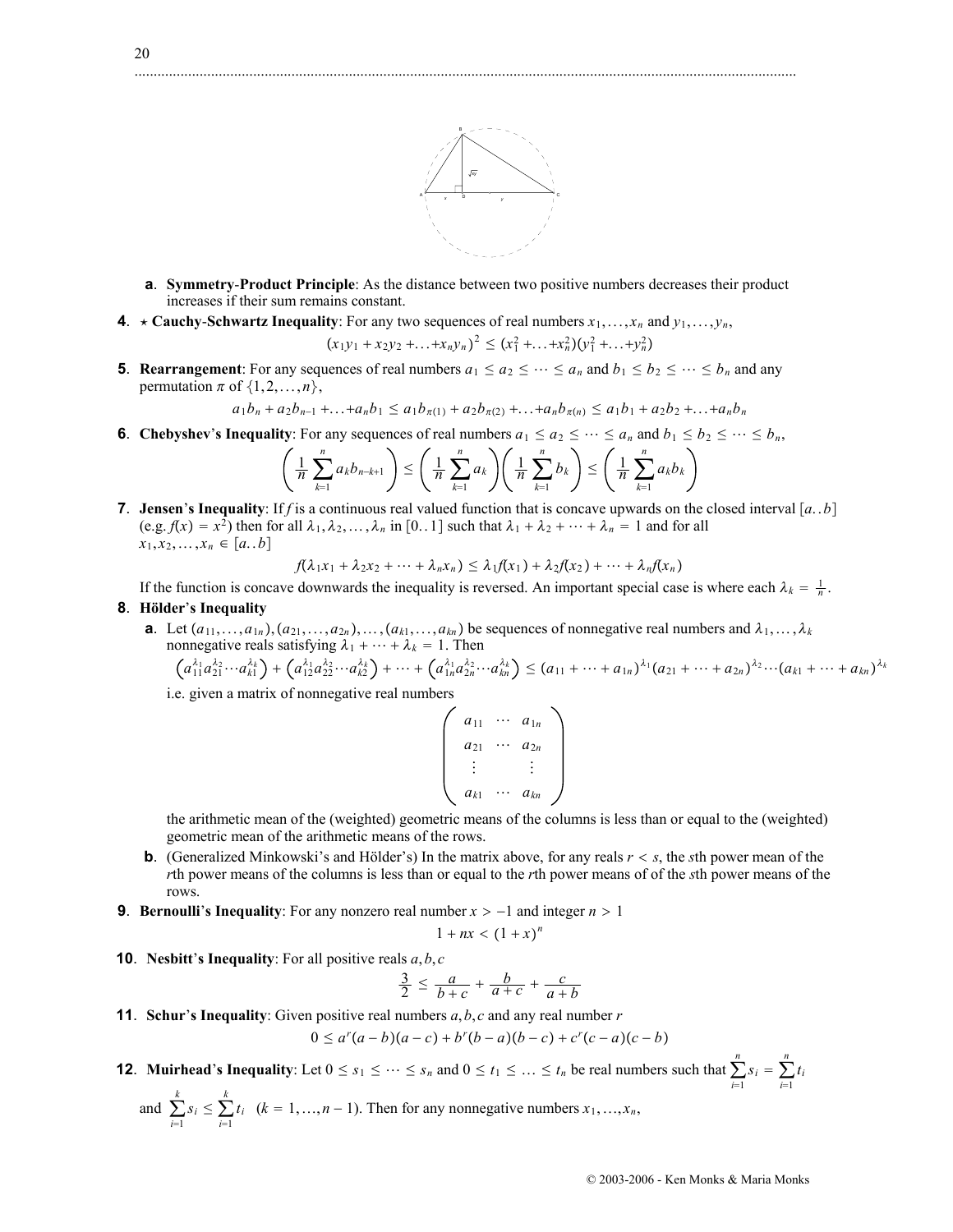#### $\sum$  $\sigma$  $x_1^{t_{\sigma(1)}}\dots x_n^{t_{\sigma(n)}} \leq \sum$  $\sigma$  $x_1^{s_{\sigma(1)}} \dots x_n^{s_{\sigma(n)}}$

.............................................................................................................................................................................

where the sums run over all permutations  $\sigma$  of  $\{1, 2, ..., n\}$ .

**13**. (*See also: Euler's Inequality in Geometry - Triangles - #3b; Ptolemy's Inequality in Geometry - Quadrilaterals - #2*)

# **Logarithms**

- If  $b > 0$ ,  $b \ne 1$ , and  $x > 0$  then
- **1**.  $\star \log_b(x) + \log_b(y) = \log_b(xy)$  for  $y > 0$
- **2**.  $\star \log_b(x^y) = y \log_b(x)$  for all *y*
- **3**.  $\star \log_y(x) = \frac{\log_b(x)}{\log_b(y)}$  for  $y > 0$  and  $y \neq 1$
- **4**. For any functions *f* and  $g$ ,  $f^{\ln(g)} = g^{\ln(f)}$

Note:  $\ln = \log_e$  where  $e = \sum_{n=0}^{\infty} \frac{1}{n!}$ .

# **Cauchy**'**s Functional Equations**

**1**. If *f* is a continuous function from  $\mathbb R$  to  $\mathbb R$  then **a**. If  $f(x + y) = f(x) + f(y)$  for every *x*, *y* then  $f(x) = mx$  for some *m*.

# **Complex Numbers**

### **Basics**

Let  $\mathbb{C} = \mathbb{R}^2$ . For each  $(x, y) \in \mathbb{C}$  we formally write  $(x, y) = x + yi$ . Let  $x + yi$ ,  $a + bi \in \mathbb{C}$ , then:

- **1**.  $\star$  Complex conjugate:  $\overline{x + yi} = x yi$
- **2**. **\*** Complex norm:  $|x + yi| = \sqrt{x^2 + y^2}$
- **3**. **\* Argument**: Arg $(x + yi)$  = the angle in  $[0 \dots 2\pi)$  of  $(x, y)$  in polar form (not defined for  $x = y = 0$ )
- **4**.  $\star$  **Real part**:  $Re(x + yi) = x$
- **5**.  $\star$  Imaginary part: Im $(x + yi) = y$
- **6**.  $\star$  **Addition**:  $(x + yi) + (a + bi) = (x + a) + (y + b)i$
- **7**.  $\star$  **Multiplication**:  $(x + yi)(a + bi) = (xa yb) + (ya + xb)i$
- **8**.  $\star$  **Complex exponential**: Let  $\theta \in \mathbb{R}$ . Then  $e^{i\theta} = \cos \theta + i \sin \theta$
- **9**. **\*** Standard polar form: of  $x + yi$  is  $re^{i\theta}$  where  $r = |x + yi|$  and  $\theta = \text{Arg}(x + yi)$

**10**.  $\star$  **Distance**: between complex numbers *z*, *w* is  $|z - w|$ 

# **Properties**

- **1**.  $\star e^{i\pi} + 1 = 0$
- **2**.  $\star$  Let  $\theta, \gamma \in \mathbb{R}$ 
	- **a**.  $e^{i\theta}e^{i\gamma} = e^{i(\theta+\gamma)}$
	- **b**.  $|e^{i\theta}| = 1$
	- **c**.  $\overline{e^{i\theta}} = e^{i(-\theta)}$
- **3**.  $\star$  Let *z*,*z*<sub>1</sub>,*z*<sub>2</sub>  $\in \mathbb{C}$ . Then:
	- **a**.  $|z_1z_2| = |z_1||z_2|$
	- **b**.  $\overline{z_1 z_2} = \overline{z_1} \ \overline{z_2}$
	- **c**.  $\overline{z_1 + z_2} = \overline{z_1} + \overline{z_2}$
	- **d**.  $z \overline{z} = |z|^2$
	- **e**.  $|z| = |\overline{z}|$
	- **f**. If  $z = re^{i\theta}$  in polar form, then  $\overline{z} = re^{i(-\theta)}$

# **Complex Transformations**

**1**. **Transformation**: of a set *S* is a bijection from *S* to *S*. (a.k.a. a **permutation** of *S*)

Let  $w \in \mathbb{C}$  and  $\theta, k \in \mathbb{R}$ .

- **a**. **Translation by** *w*:  $T(z) = z + w$
- **b**. Rotation by  $\theta$  radians counterclockwise about the origin:  $T(z) = e^{i\theta}z$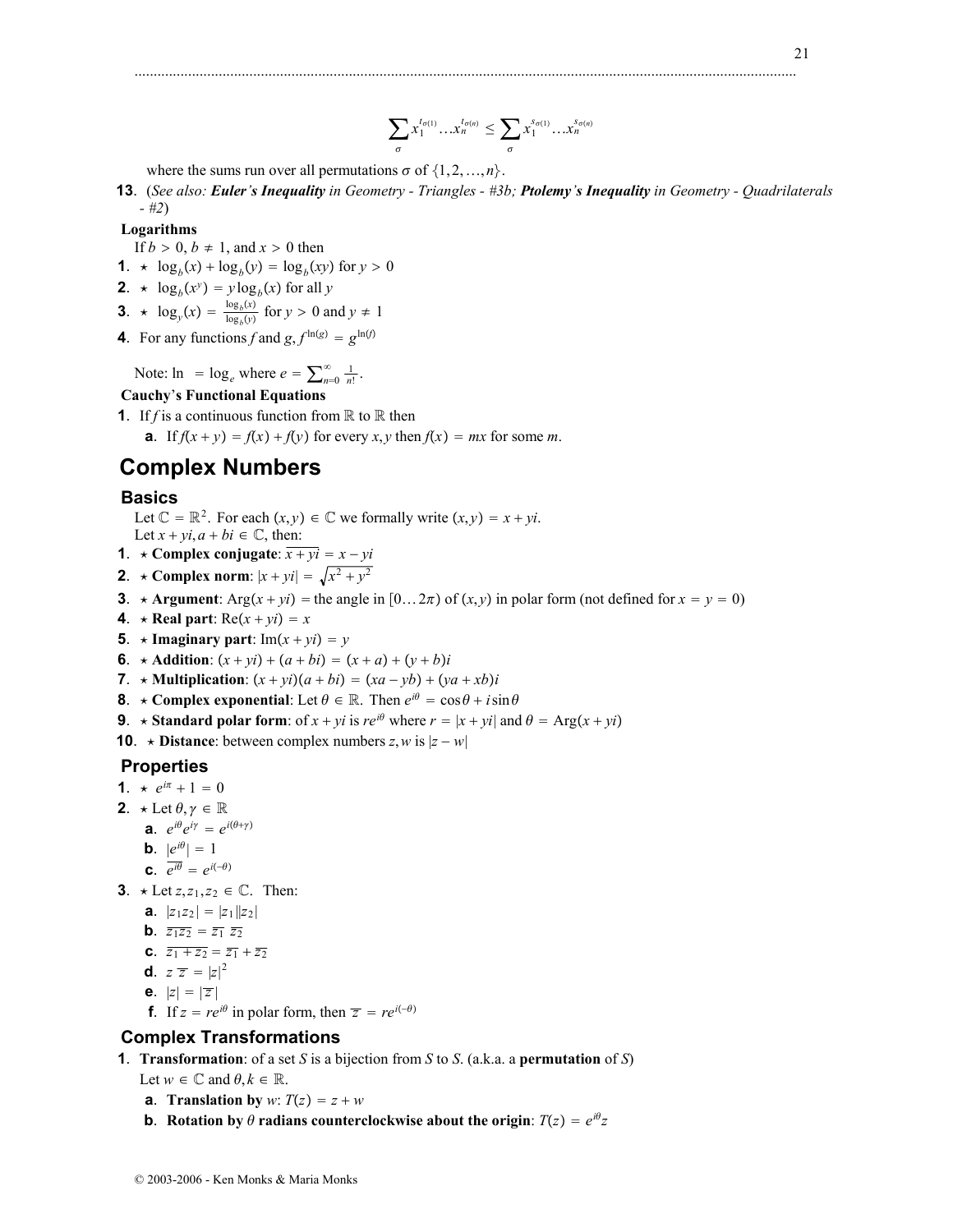- **c**. **Reflection across the** *x*-**axis**:  $T(z) = \overline{z}$
- **d**. **Homothety by positive factor** *k* with respect to the origin:  $T(z) = kz$
- **e**. **Inversion**<sup>\*</sup> with respect to the unit circle:  $T(z) = \frac{1}{z}$  (\*Inversion is a transformation of the extended complex plane  $\mathbb{C}^+ = \mathbb{C} \cup \{\infty\}$  with  $\frac{1}{0} = \infty$  and  $\frac{1}{\infty} = 0$ .)

# **Strategies** & **Tactics**

# **General**

Paul Zietz, in his book *The Art and Craft of Problem Solving* suggests the following strategies and tactics for approaching any problem.

- **1**. Get oriented.
- **2**. Consider the penultimate step.
- **3**. Get your hands dirty.
- **4**. Impose or look for symmetry.
- **5**. Use wishful thinking.
- **6**. Consider a simpler case.
- **7**. Use peripheral vision.
- **8**. Consider the extreme cases.
- **9**. Find an invariant.

### **10**. Draw a picture.

- **Arithmetic**
- **1**. Be careful!

# **Combinatorics and Probability**

- **1**. Use combinatorial arguments to solve binomial coefficient identities.
- **2**. Make a bijection and count something easier, or count the complement.
- **3**. Try recursion to solve the recursion explicitly:
	- **a**. Conjecture and induct
	- **b**. Use generating functions
	- **c**. Algebraic manipulation
- **4**. Ways to think of binomial coefficients
	- **a**. Coefficients of  $(x + y)^n$
	- **b**. The number of ways to choose *k* things from *n* things
	- **c**. The elements of Pascal's triangle
- **5**. Use inclusion-exclusion.

### **Number Theory**

Melanie Wood suggested the following ways to approach a number theory problem in her 2005 MOP lectures and notes.

- **1**. Plug in simple values. (*See also Strategies & Tactics General #3 and #6*)
- **2**. Check values modulo *m*, where *m* is carefully chosen.
- **3**. Divide the problem into multiple cases.
- **4**. Consider the orders of values modulo some integer.
- **5**. Don't be afraid to use the quadratic formula.
- **6**. Use infinite descent.
- **7**. Build large numbers with the properties you want, for example using the Chinese Remainder Theorem.
- **8**. Keep in mind that
	- **a**. Consecutive numbers are relatively prime.
	- **b**. If  $p \mid a$  and  $p \mid b$ , then  $p \mid (a + b)$ .
	- **c**.  $a \equiv b \pmod{n}$  if and only if  $n \mid a-b$ .
- **9**. Ways to tell that a number is an integer:
	- **a**. It is rational and the root of a monic polynomial with integer coefficients.
	- **b**. It is the answer to a counting problem.